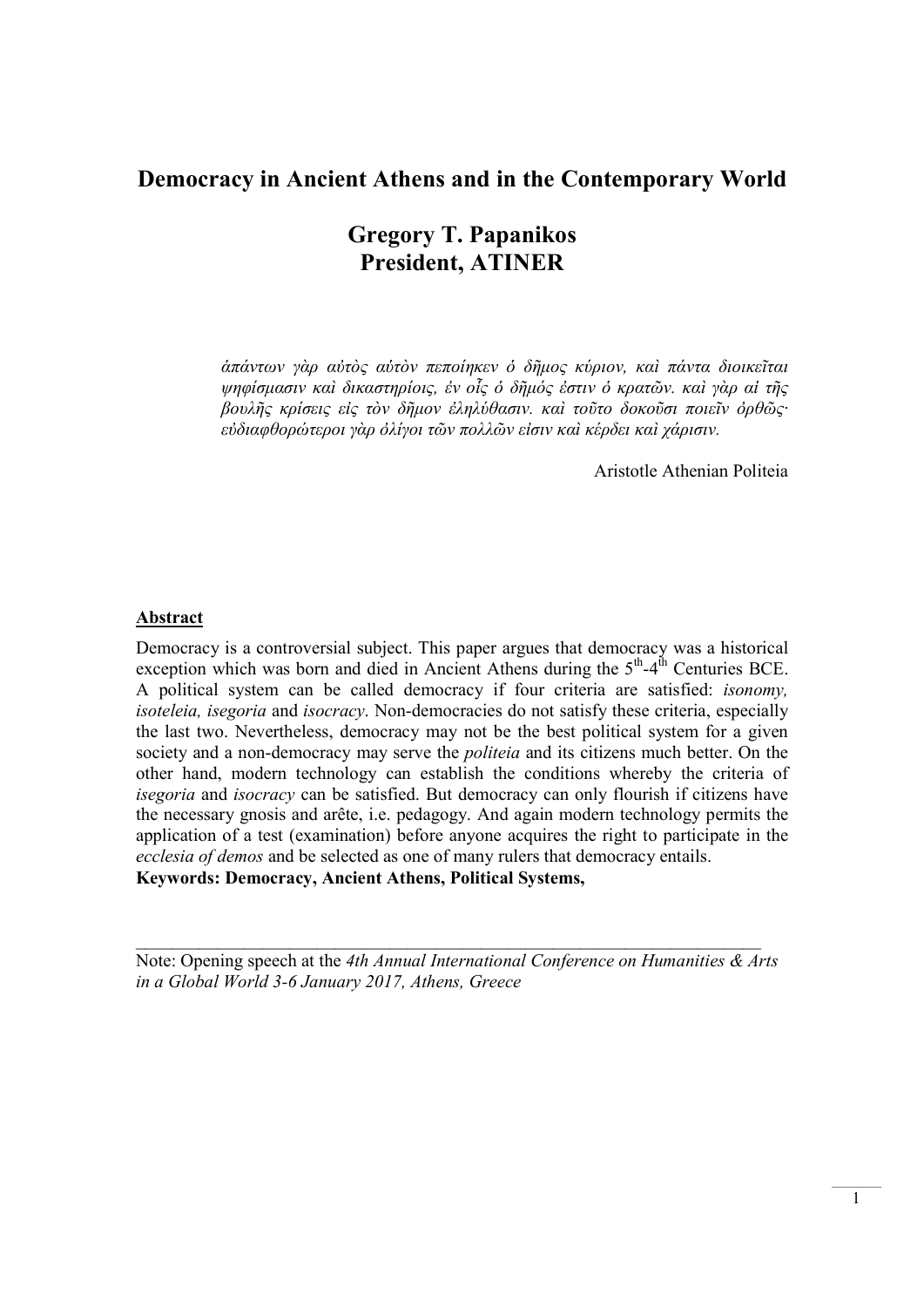## 1. Prolegomena

A politeia can be organized in many different ways. Aristotle studied the political systems of his time and distinguished about two hundred different types of organizing "political animals". He even wrote a separate monograph for each one of these systems. Regrettably, only one survived, but, fortunately, this was about the most important of all, the Athenian Politeia. Many well known philosophers and historians of the antiquity wrote about the Athenian politeia as well, notably Plato, Thucydides and Xenophon but useful information can be also retrieved from other writers such as the tragic and comedy play writers and the rhetoricianς of Ancient Athens as well as Plutarch of the first century CE. Most of them were very critical, raising strong objections against the political system of Ancient Athens. Their arguments have survived the test of time and are still valid today as is explained below.

Notwithstanding these objections, today as in the past, many consider the Ancient Athens' political system, if not an ideal, the best ever applied. Throughout the history of politics, Ancient Athens' political system has been the subject of extensive research. The scope of these studies can be categorized into three general sub-categories: (a) the historical developments which gave rise to this unique political system, including whether Athens was really the first in applying it (b) the nature and characteristics of this extraordinary political system and (c) the effect this system has had in the development of the theory and the practice of political developments. All three subjects have been ardently debated and the pertinent research has scrutinized every aspect of the Ancient Athenian politeia. This huge literature has its own merits but it is considered redundant to the issues discussed in this paper. The ancient writings are pertinent and sufficient. In other words, this paper does not provide any literature review of the numerous writings on democracy.

This paper makes three basic arguments. Firstly, it is argued that Ancient Athens' political system is distinctive in terms of four criteria. As such is exceptional and can be thought as a unique historical anomaly. It is argued that this system was born and died during the two centuries of Ancient Athens' golden age of 2500 years ago. Secondly and related to the four criteria, the contemporary political systems of the advanced countries of the world bear the same name as the political system of Ancient Athens, usually with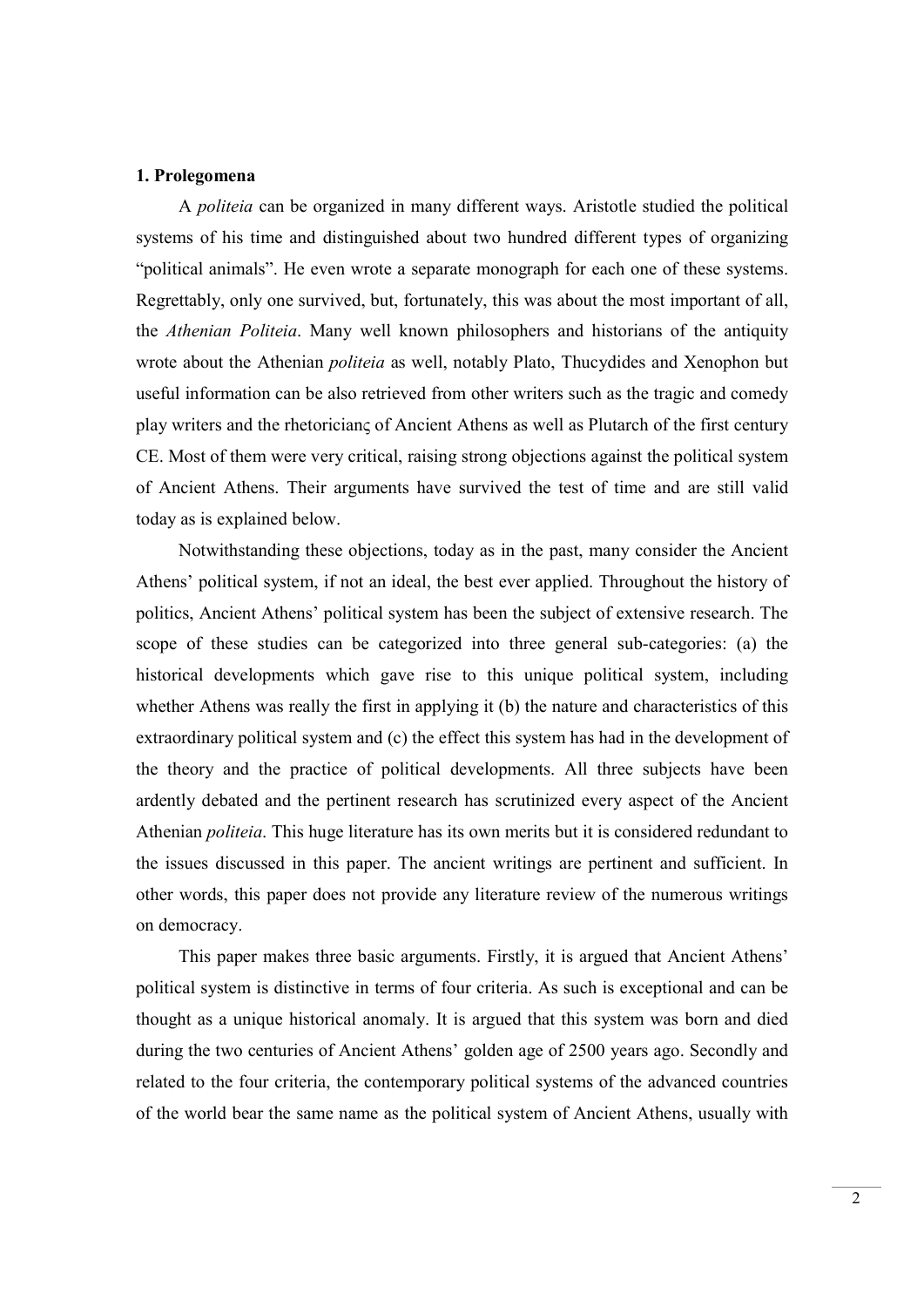an adjective, but this is a misnomer because there are notable dissimilarities. The differences are both quantitative and qualitative. The latter are the most important. Thirdly, fortunately Pandora's Box is not empty. There is still hope for all those who admire the Ancient Athens' political system. Many present-day Prometheus have stolen numerous secrets from Gods which can be used to re-engineer the modern political systems using the experimentation of Ancient Athens as a point of reference. Modern Atlases (politicians like Solon, Cleisthenes and Pericles) are needed to hold the world in their sturdy shoulders and hands in order to develop a political system which will surpass the Ancient Athens astounding achievements of organizing its politeia.

Many pros and cons have been written about the Ancient Athens political system but no author or politician has ever questioned the premise that there was any other political system in the history of the world which has had such an immense influence on the development of political thought and practice. The influence exerted by the Ancient Athenian system on politics has been immense with notable examples the establishment of the English parliamentary system, the French Revolution and the American War of Independence. As in Ancient Athens, their political systems, however one might want to call them, were established by the use or the threat of violence. All looked at Ancient Athens' political organization for ideological legitimizations, political inspirations and practical directions and guidance.

The paper is developed along the lines described above. It is organized into seven sections, including these prolegomena. Section two provides a definition of the political system of Ancient Athens which reached the colophon of its glory in the mid- $5<sup>th</sup>$  Century BCE, i.e. during Pericles' rule. It is during this and the following century where most writings appeared on Ancient Athens *politeia*. They are the only source of valuable information. Section three analyses the four criteria, as these were applied in Ancient Athens. Today all four can be used as a yardstick to compare deviations from Ancient Athens' system. This is done in section four which compares the Athenian *politeia* with the political systems of the most advanced countries today, emphasizing USA's current political system. Section five discusses, in brief, some of the main criticisms raised on Athenian politeia. Section six argues that modern technology permits the reverse engineering of the political system of Ancient Athens. What is needed is a political force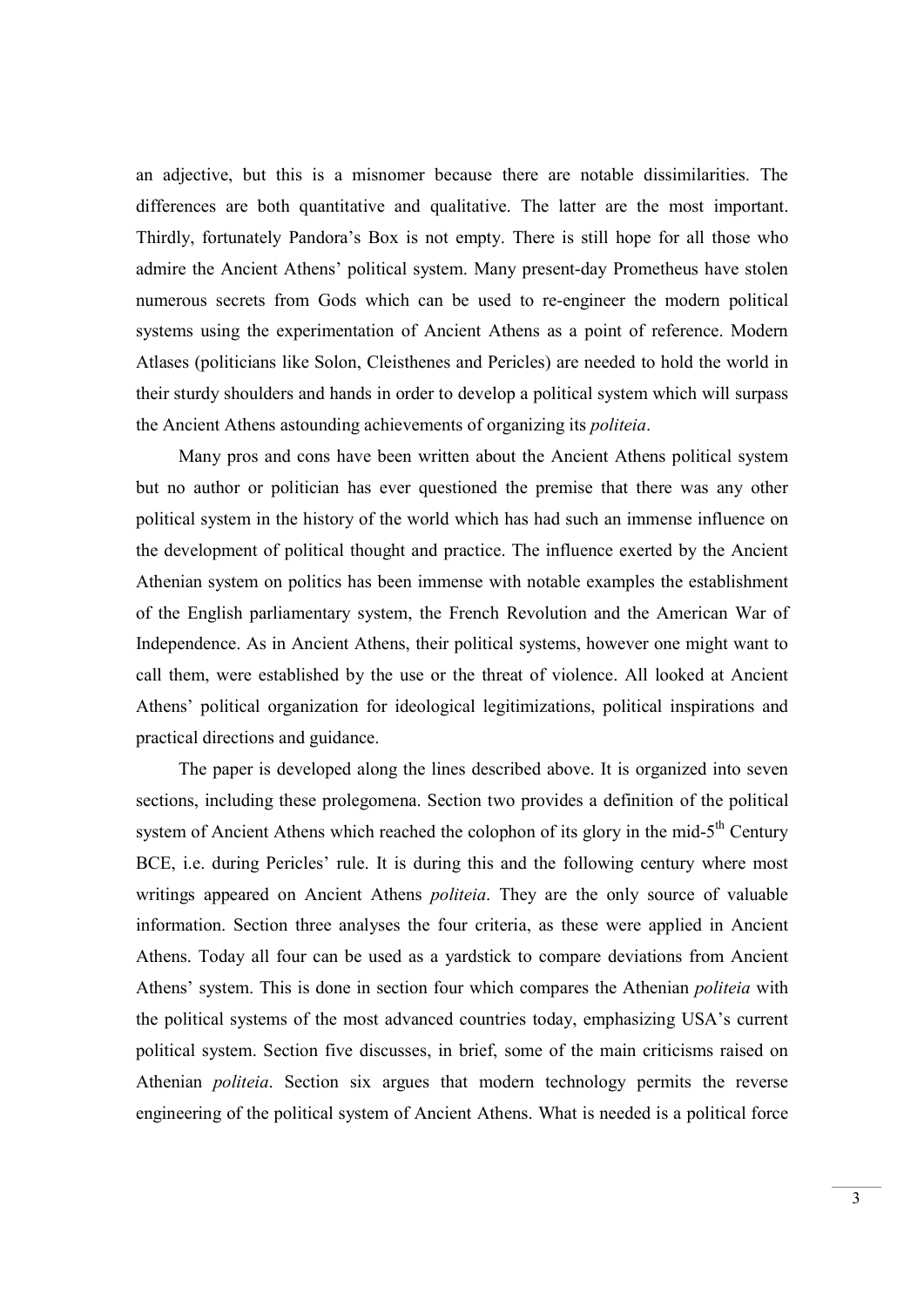to implement them, similar to the forces that led to reforms of Solon, Cleisthenes and Pericles in Ancient Athens. The epilogue of the paper is written in section seven.

## 2. And the Name is Called Democracy

-

Thucydides, in 431 BCE, citing Pericles' Funeral Oration on the occasion of honoring the first dead of the Peloponnesian War, defined the political system of Ancient Athens as follows:

"… and the name is called democracy because not the few but the many rule" "…. καὶ ὄνομα μὲν διὰ τὸ μὴ ἐς ὀλίγους ἀλλ' ἐς πλείονας οἰκεῖν δημοκρατία κέκληται"

Two words have led to many misunderstandings: πλείονας (many) and οίκεῖν (rule, manage, administer). Democracy exists when all participate and the many (not the few) decide and rule. Without the all, the many does not define democracy. As it stands in the excerpt, the word "many" is unfortunate because it gives rise to two interpretations. The first relates to the modern political mechanism of majority voting in electing representatives and/or rulers<sup>1</sup> by all eligible citizens or decision making by any political organ, i.e. parliament. It is a system where elected "representatives" of the people decide and rule on their behalf for a relatively long period of time which would have been considered absurd, not only in Ancient Athens, but also in oligarchic political systems such as that of Ancient Sparta. In Ancient Athens, such a "representative" democracy would have been considered a mockery of democracy.

The second interpretation is considered as an authentic<sup>2</sup> definition of democracy because this was the one that was applied in Ancient Athens or at least that is what

<sup>&</sup>lt;sup>1</sup>In many cases not even this is satisfied. In the recent USA presidential elections, the majority of the votes were casted for the candidate who was not elected. In 1963 the same occurred in Greece. The political party which obtained the relative majority of votes had fewer seats in the Greek Parliament and could not form a government. Modern "democracy" at its best! In both cases, the electoral law was applied. The system was legal; its political system was not a democracy.

<sup>&</sup>lt;sup>2</sup>The term "direct" democracy is not used because there is no such thing as "indirect" or "representative" democracy. The word authentic implies that all other schemes are not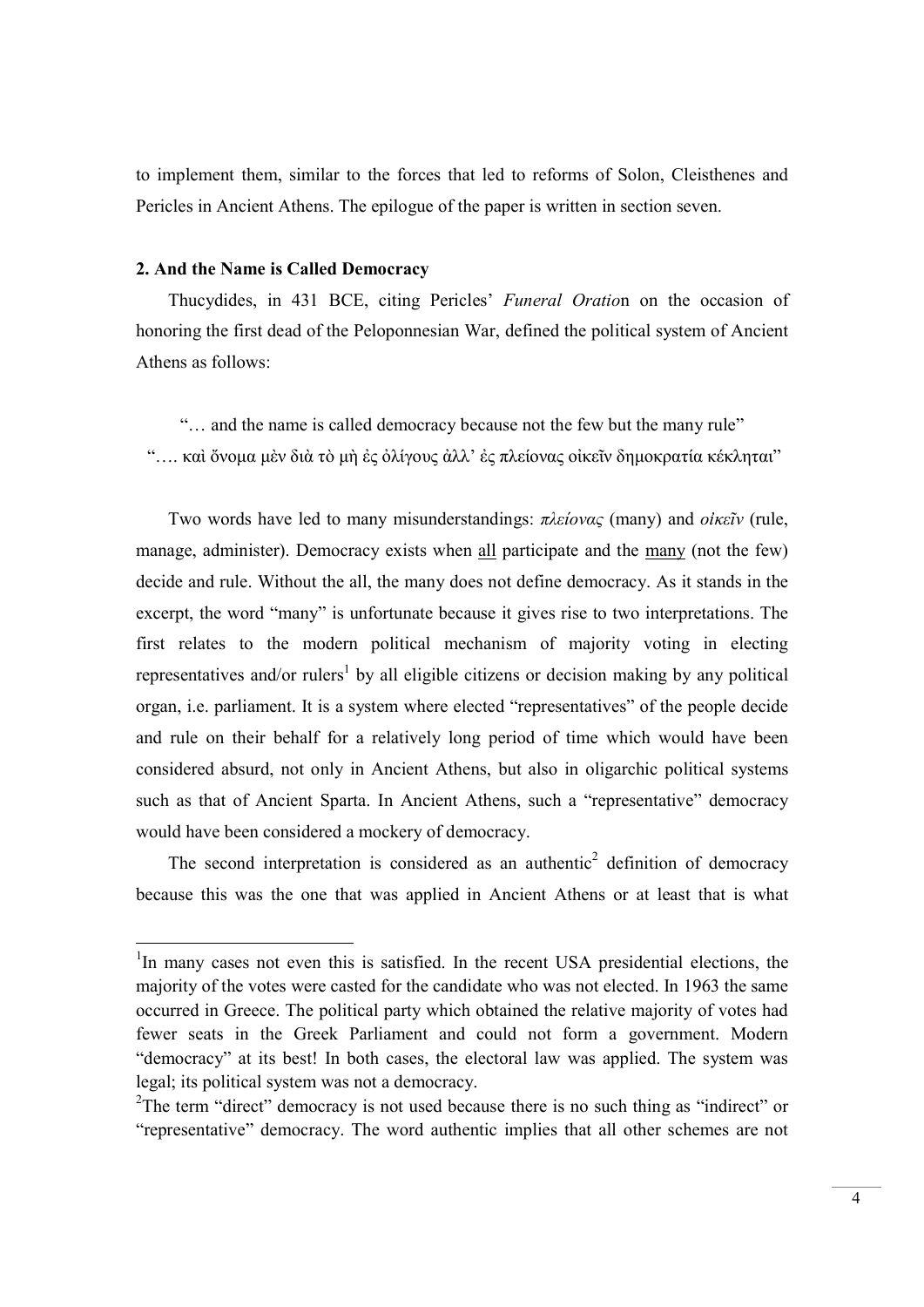Pericles claimed to be the case at the time. If one reads the Funeral Oration carefully, it will come to the conclusion that Pericles meant that in a democracy all and not many (πλείονας) must participate in the decision making process and in ruling (οίκεῖν) their politeia. Democracy exists when all citizens regularly participate to decide on every issue and rule their politeia. And of course, decisions on every issue are taken by all citizens by majority voting. The word "many" does not mean majority voting for representatives but majority voting to decide on specific issues with the participation of all citizens. In Ancient Athens, majority voting could change neither the fundamental laws nor could implement laws which were against the minority<sup>1</sup>.

The political system of democracy should be distinguished from all political systems where few decide and even fewer rule, even when these few are elected by all eligible citizens. Herodotus, the so called father of history, distinguishes three political systems: monarchy, oligarchy and democracy. In Ancient Greece, all three existed which varied from one man's rule (monarchy or tyranny), to few men's rule (oligarchy or aristocracy), and finally to all men's rule (democracy). In a democracy, all who vote participate in the decision making process and rule without any exclusion. This is not the case in nondemocracies.

The critical concept is "majority voting" which is a mechanism to take decisions by any political body, democratic or not democratic<sup>2</sup>. This by itself does not define a democracy. A democracy exists if the majority voting applies only to the ecclesia of

democracies but fakes (parodies). In this text all these political systems are called nondemocracies. Even monarchies call themselves democracies! Brutal dictators that stay in power for all their lives call their political system democracy, sometimes even "people's" democracy. This would have been absurd in Ancient Athens. Of course, a monarchy or a dictatorship can be a very good political system and a monarch or a dictator an excellent ruler but simply put it: it is not a democracy!

<sup>1</sup>These laws were called "πατρώοι νόμοι". Actually, the *ecclesia of demos* voted on resolutions (ψηφίσματα) and not so much on laws. If some one wanted to change a law, he had to request the permission of the ecclesia of demos first with at least 6000 casted votes (about 1/3 to 1/4 of the total members of the ecclesia of demos) to obtain the right to propose a change of law. For those who did not follow this rule, there were harsh punishments, including death penalties. In Ancient Athens, this "illegal" process of changing the laws was called "γραφή παρανόμων".

 $2$ In a junta decisions are taken by majority voting among the conspirators.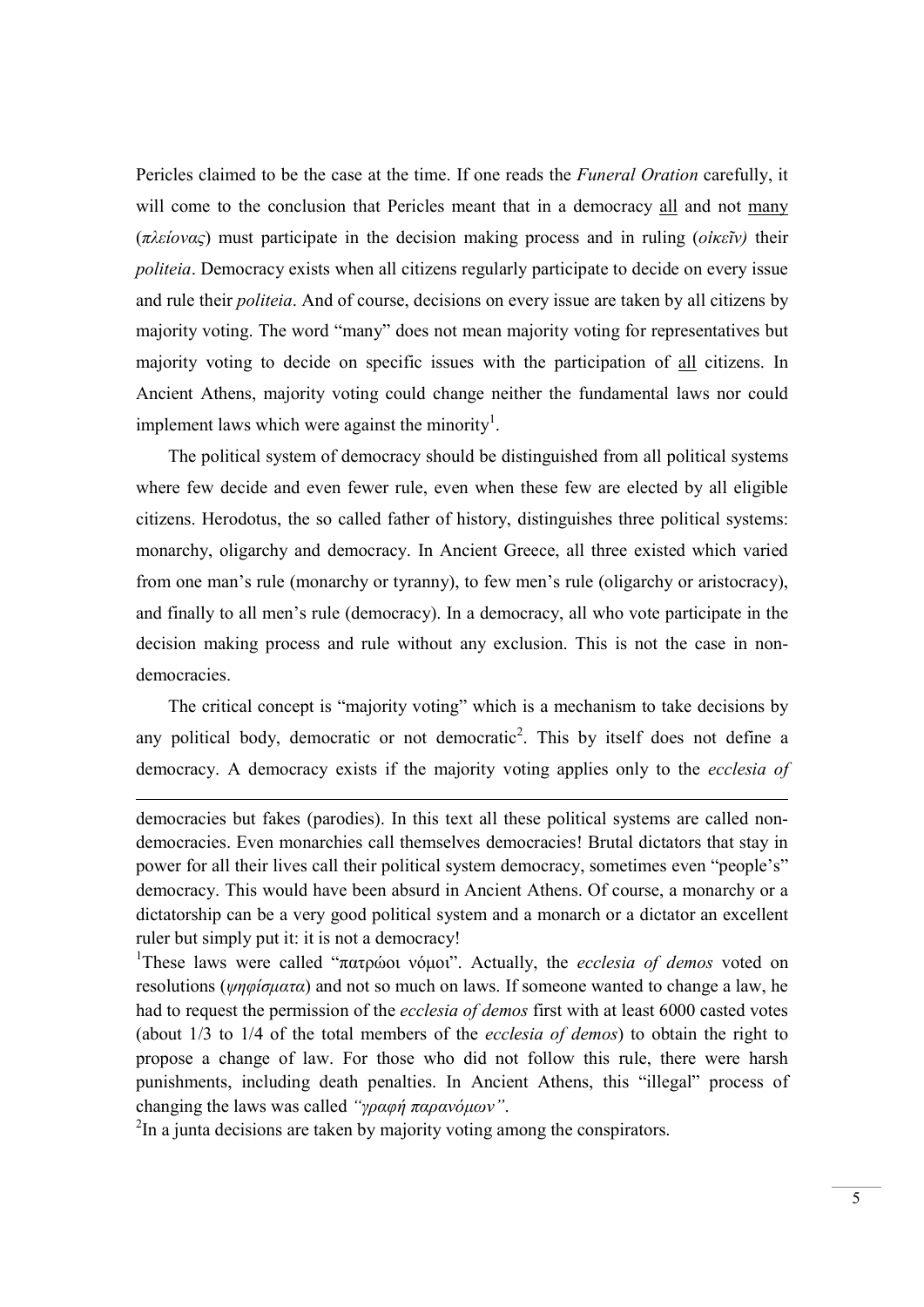demos (people's general assembly) with the participation of all citizens. The key word is participation and not the decision making mechanism such as the majority voting which existed in oligarchic and monarchic political systems. For example, in Ancient Sparta, as in many other city-states, decisions were taken by majority voting of an oligarchic body of five Eforoi (magistrates). They were elected by a people's general assembly called Apella and they served for one year only. This did not make Sparta a democracy even though by today's standards, its political system would be considered an ideal "representative" democracy.

Thus, in a democracy the difference is not so much on the mechanism of the decision making process but who participates<sup>1</sup> and who rules<sup>2</sup>. In Ancient Athens all citizens participated in deciding and in ruling their city-state and this is qualitative difference between democracy and non-democracy. An ancient Athenian citizen would participate and vote many times every year (up to forty) in the ecclesia of demos and serve their politeia as vouleutai (members of parliament which had a consultative role to the ecclesia of demos), judge, archons, etc., almost on a daily basis. This made it an authentic democracy because all participated. Aristotle in his Politics defines democracy as the system where:

"… all citizens participate"

"… τὸ μετέχειν ἅπαντας τοὺς πολίτας"

<sup>&</sup>lt;sup>1</sup>Aristotle in his *Athenian Politeia* emphasizes the participation as the difference between pro-democracy and the democracy historical period of Athens "…χαλεπώτατον μὲν οὖν καὶ πικρότατον ἦν τοῖς πολλοῖς τῶν κατὰ τὴν πολιτείαν τὸ δουλεύειν• οὐ μὴν ἀλλὰ καὶ ἐπὶ τοῖς ἄλλοις ἐδυσχέραινον• οὐδενὸς γὰρ ὡς εἰπεῖν ἐτύγχανον μετέχοντες". And also "…ὃς ἂν στασιαζούσης τῆς πόλεως μὴ θῆται τὰ ὅπλα μηδὲ μεθ´ ἑτέρων, ἄτιμον εἶναι καὶ τῆς πόλεως μὴ μετέχειν". (emphasis added)

<sup>&</sup>lt;sup>2</sup>Aristotle in his *Athenian Politeia* makes a historical account of nine archons in Ancient Athens: (a) one king (b) one polemarchos (war archon) (c) one eponymous archon and (d) six Thesmothetai (law record keepers) with roles that differed throughout the political history of Ancient Athens. In the  $5<sup>th</sup>$  century BCE were appointed by a lottery system for a year and after they served as permanent members of Areios Pagos.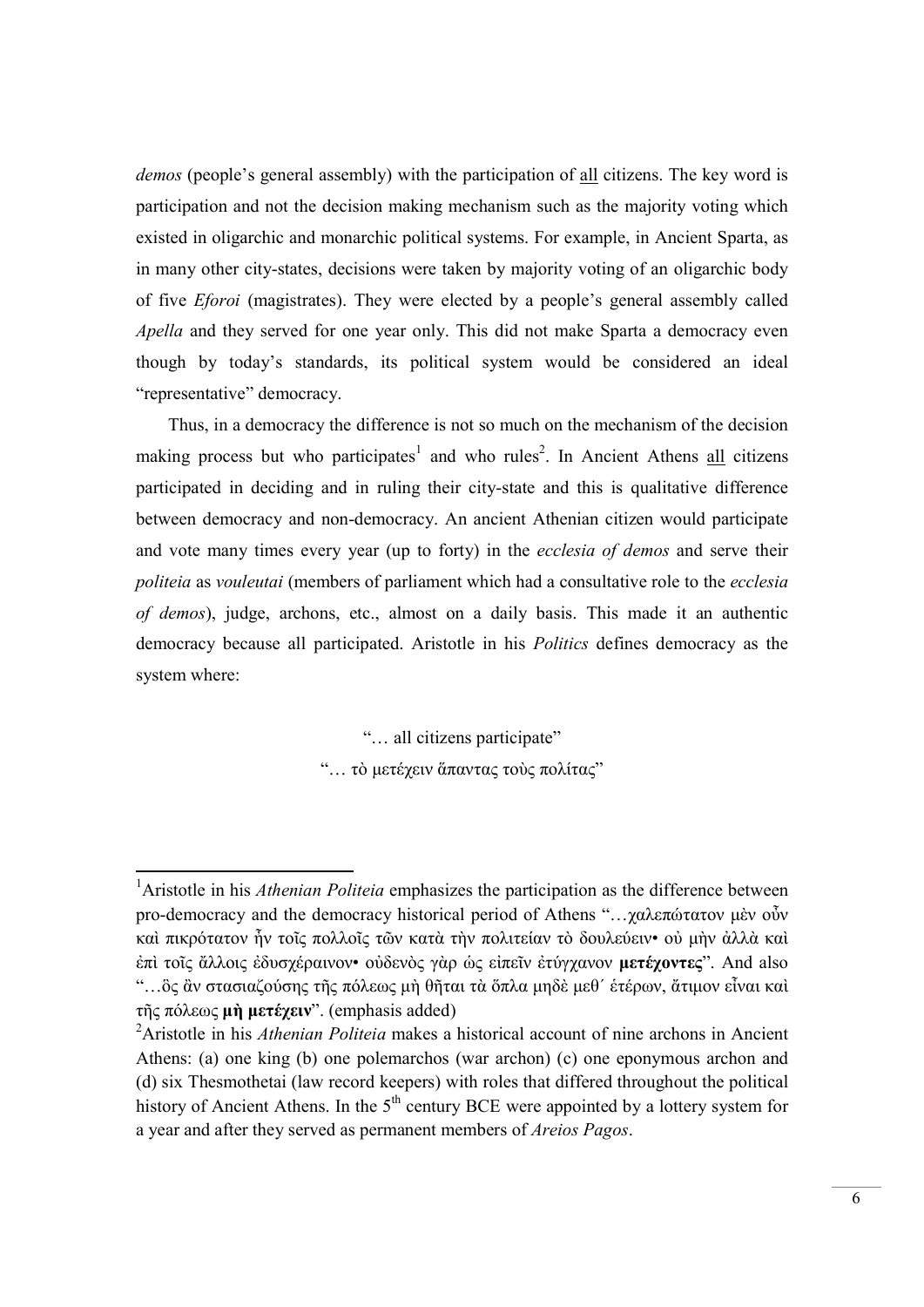The key concept here is the word  $\alpha \pi \alpha \nu \tau \alpha \varsigma$  which portrays a stronger meaning than the word "όλοι" (all). A better translation would have been "without exception". This has nothing to do with the idea of majority voting and electing representatives and "archons". Thus, majority voting cannot distinguish a democracy from a non-democracy because as a mechanism of making decisions can exist in any political system. How can then a democracy be distinguished from non-democracies? Alternatively, how can nondemocracies measure up to democracy? The next section presents and discusses four criteria which can be applied to distinguish a democracy from a non-democracy.

# 3. The Four Criteria of an Authentic Democracy

In a democracy all citizens participate in the decision making process for every issue of everyday life. Any citizen can introduce an issue to be decided by the ecclesia of demos, which is the political body deciding and ruling with the participation of all eligible citizens. They decide by majority voting on the issues and they convene in regular time periods. Who is the archon is not important because they are appointed for a short period of time to implement the ecclesia of demo's resolutions (ψηφίσματα). In many cases, their term in office was not renewable. During any given period of time (usually a year), there were many archons with different responsibilities which diffused political power. In Ancient Athens not a single archon could concentrate all powers and all of them were under the scrutiny of the *ecclesia of demos*. Actually, the practice of ostracism protected the politeia from leaders who were considered dangerous because they were concentrating too much political power. They would send them in exile, i.e. up to 10 years away from Athens after a secret ballot.

Throughout the history of democracy in Ancient Athens, periods of good and bad democratic practices can be identified. Good and bad decisions were adopted by the ecclesia of demos. Good and bad rulers were drawn, selected or elected to serve in office. These weaknesses of democracy were well known in Ancient Athens and are discussed in a section five below. However, any democracy, to be deserved to be called as such, must satisfy four criteria. Ancient Athens' political system did. These criteria are the following: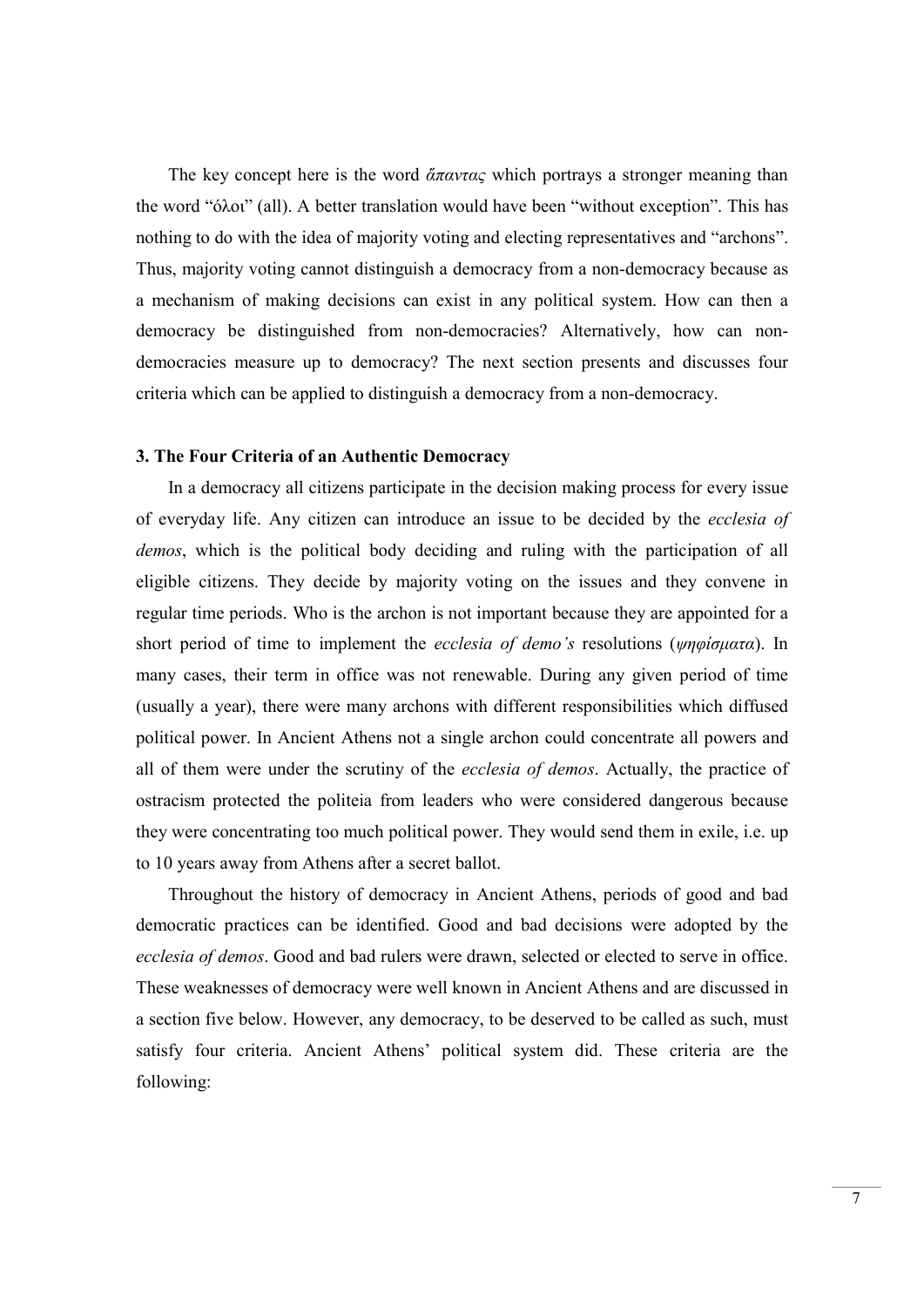- Isonomy: every citizen must be equal before the law. This implies protection from corrupted judges and from rich litigant who hire shrewd lawyers.
- Isoteleia: All citizens should be taxed according to their wealth (property) and income and receive subsidies and wages in order to be able to participate in the painstaking political process demanded by democracy.
- Isegoria: Freedom to speak only before a political body which decides (votes) for all the issues of the politeia, e.g. the ecclesia of demos.
- Isocracy: All citizens must have the same probability to be selected (drawn) as archons.

These criteria have been misused and misinterpreted creating confusions and misunderstandings. In many cases, this was a deliberate attempt to justify a nondemocracy as a democracy. Others though have idolized "democracy" instead of considering it as one of many other political systems with advantages and disadvantages. As mentioned above, under certain circumstances, democracy may not be the most appropriate political system. Xenophon, an Athenian of the  $4<sup>th</sup>$  Century BCE, argued, in his Lacedaemonian Politeia, that Sparta's political system was superior to Athens, especially for the development and the education of the youth.

Democracy in Ancient Athens did not emerge "democratically". It was the result of a violent struggle between opposing fractions of population. And it remained unstable throughout the two centuries of its reigning. In other city-states such struggles resulted to a tyranny which did not have the same meaning as it has today. A tyrant could be very close to what Plato was calling a philosophy king. Plato himself tried to implement such a system in Syracuse when he was invited by the tyrant of the city. His dreadful experience is a testimony how difficult such an endeavor is. A brief discussion of all four criteria is required to shed some light on this important discussion.

#### Isonomy

All citizens must be equal before the law if the criterion of isonomy is to be satisfied. In Ancient Athens there was a clear distinction between private and public life. People were equal before the law. In his Funeral Oration Pericles states that in Athens "...all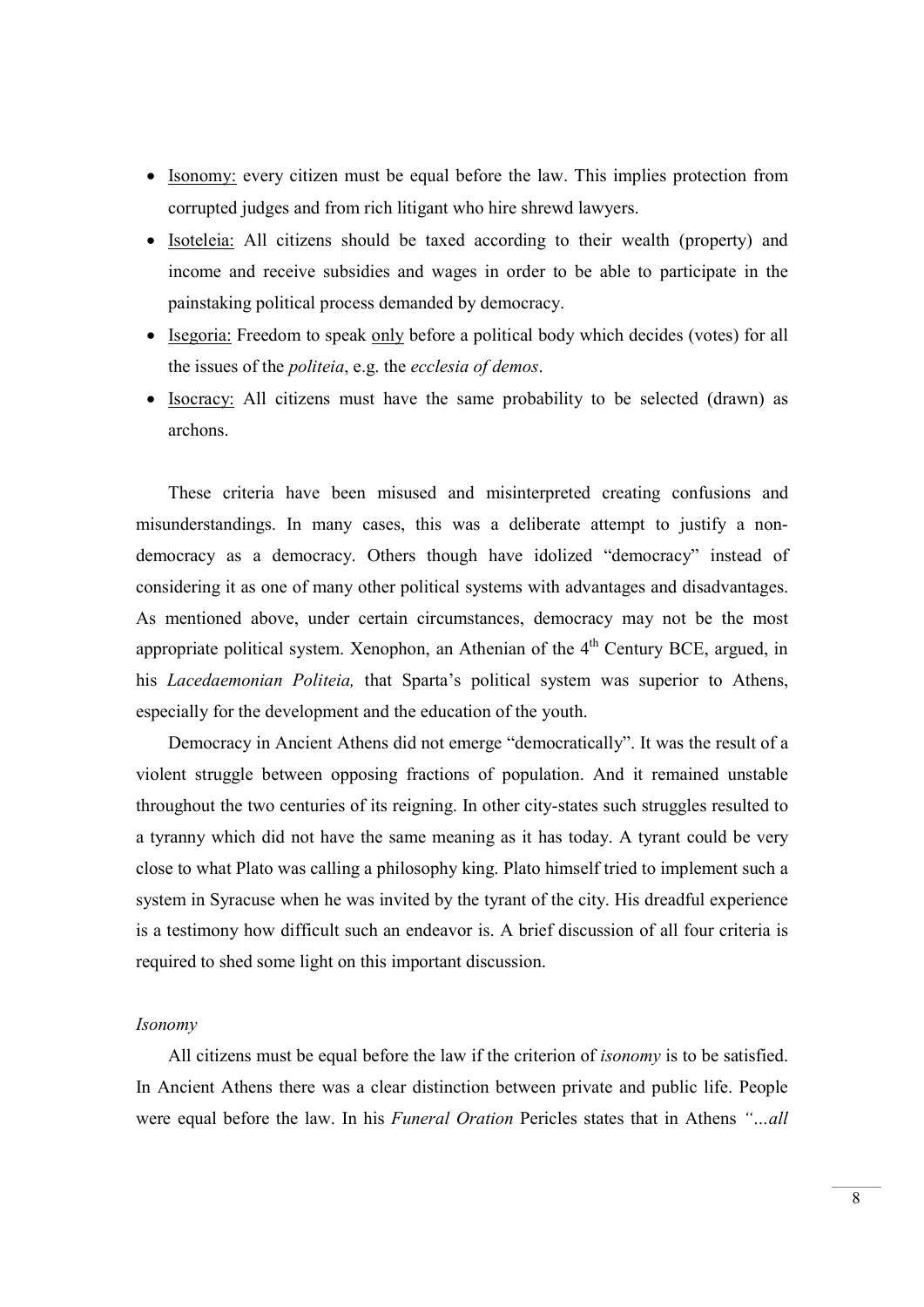citizens are equal before the law for their private differences"<sup>1</sup>. Democracy must also guarantee that all citizens and non-citizens are equal before the law. In Ancient Athens, non-citizens (*metoikoi*<sup>2</sup> and *douloi*<sup>3</sup>) were equal before the law for their private affairs with citizens and non-citizens alike. With few exceptions, such as ostracism, the ecclesia of demos could not vote on a law which applied to only one man  $(\varepsilon \pi' \alpha \nu \delta \rho i)$ . And in any case, ostracism was only for the male Athenian citizens along with the other obligations they had such as serving as soldiers and fighting and dying for their homeland.

It seems that most modern advanced countries are satisfying the criterion of isonomy. Nonetheless, isonomy can exist in tyrannies and monarchies as well. Ancient Sparta had isonomy. The rule of law is a necessary but not a sufficient condition for a democracy. For example, a monarch or a tyrant can guarantee isonomy for all of its subjects. In Ancient Athens, Peisistratus, as Aristotle mentions in his Athenian Politeia and Herodotus in his History Books, was a tyrant (dictator) very popular during his rule because he applied isonomy and in many cases he even discriminated in favor of the poor and against the rich. Actually, in Sparta - an oligarchic system with two kings - the rule of law was stronger and was respected by all, especially by the archons<sup>4</sup>. Some authoritarian regimes are better suited to apply the rule of law and of course isonomy, especially in protecting all citizens from criminal activities.

In contemporary advanced societies, the biggest threat to isonomy does not normally come from the political process itself but from the judiciary. Corruption of judges exists in both democracies and non-democracies since antiquity. It is well known that Hesiod's

 1 "…μέτεστι δὲ κατὰ μὲν τοὺς νόμους πρὸς τὰ ἴδια διάφορα πᾶσι τὸ ἴσον".

<sup>&</sup>lt;sup>2</sup>Similar to what landed immigrants are today in many advanced countries.

 $3$ This is translated as slaves but in Ancient Athens the word meant work as it still does today in Modern Greek. Pseudo-Xenophon writing about the Athenian Politeia around 420s BCE "complaints" that citizens in the Athenian democracy could not mistreat them (metoikoi and douloi) because they dress the same way as the citizens and there is the danger to mistake some citizens as metoikoi or douloi.

<sup>&</sup>lt;sup>4</sup>Xenophon, in his *Lacedaemonian Politeia*, wrote "But everyone knows that in Sparta all are convinced to obey the authorities and the laws" translated from the original text "Ἀλλὰ γὰρ ὅτι μὲν ἐν Σπάρτῃ μάλιστα πείθονται ταῖς ἀρχαῖς τε καὶ τοῖς νόμοις, ἴσμεν άπαντες". I translate the word πείθονται as "convinced to obey" as opposed to "obey" only because this better express the meaning of what Xenophon explained in Chapter 8 of his book where this quote comes from.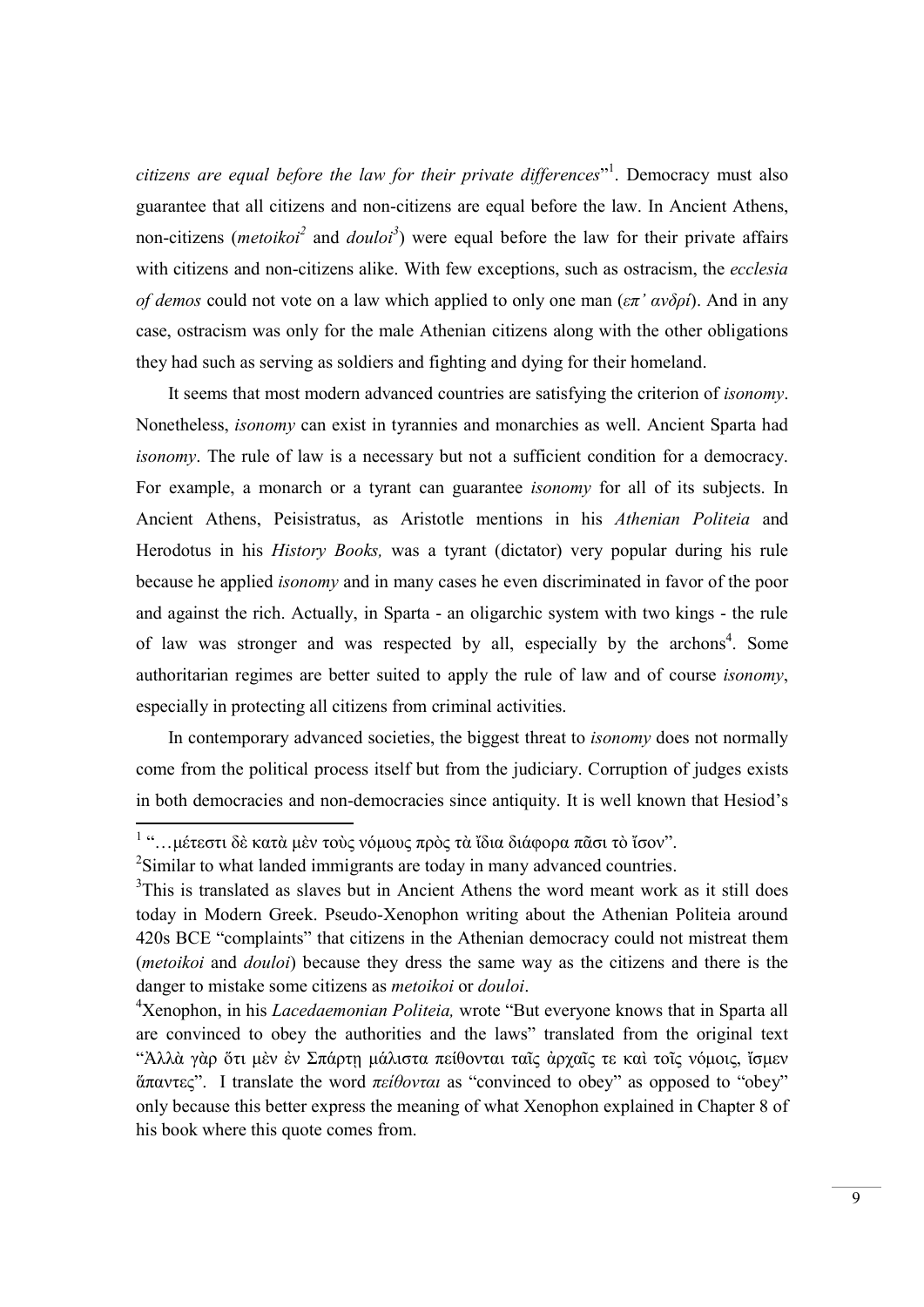inspiration to write his monumental work in the mid- $8<sup>th</sup>$  Century BCE was a response to corrupted archons (kings), who, at the time, served as judges. Hesiod writes in his *Works* and Days referring to a property dispute with his brother:

"… many you seize by bribing the judges who this way they want to judge" "… ἁρπάζων ἐφόρεις μέγα κυδαίνων βασιλῆας δωροφάγους, οἳ τήνδε δίκην ἐθέλουσι δικάσσαι"

How can then citizens be protected from corrupted judges? In Ancient Athens, during the democracy epoch, an emblematic way was found to account for corrupted judges. They made the cost of corrupting unbearable high because of the large number of citizens who served as judges. In addition, judges were not known before hand. They were drawn from a list of 6000 eligible citizens in the morning of the court hearing. This procedure made the transaction and monetary cost of bribing the judges prohibitive. Moreover, and most importantly, an attempt by a litigant to bribe judges could not be kept secret, if someone attempted to bribe all 6000 judges. This system assured as much isonomy as one can get from judges. And from the history of Ancient Athens, during its glorious years of democracy, there is no serious report of a court decision which was the result of bribing the judges. There are many though who criticized decisions taken by judges implying wrongdoings, especially in comedies played in the Athenian theaters.

In Ancient Athens, as in the modern world, protection from lawyers was not possible. The rich could buy the services of skilled lawyers to draft their court speeches because lawyers did not have the right to appear before the Athenian court. On the other hand, the rich were subject to an unusual type of unfair treatment. Athenian judges were particularly harsh in fining the rich because their salaries as judges depended on these fines.

## Isoteleia

Organized societies exist because they provide specific services to its citizens. This is the beginning of Aristotle's book on Politics. Societies must spend on what is called public goods. Isoteleia requires that all citizens ought to contribute to public spending proportional to their income and wealth (property) but a politeia can find other revenue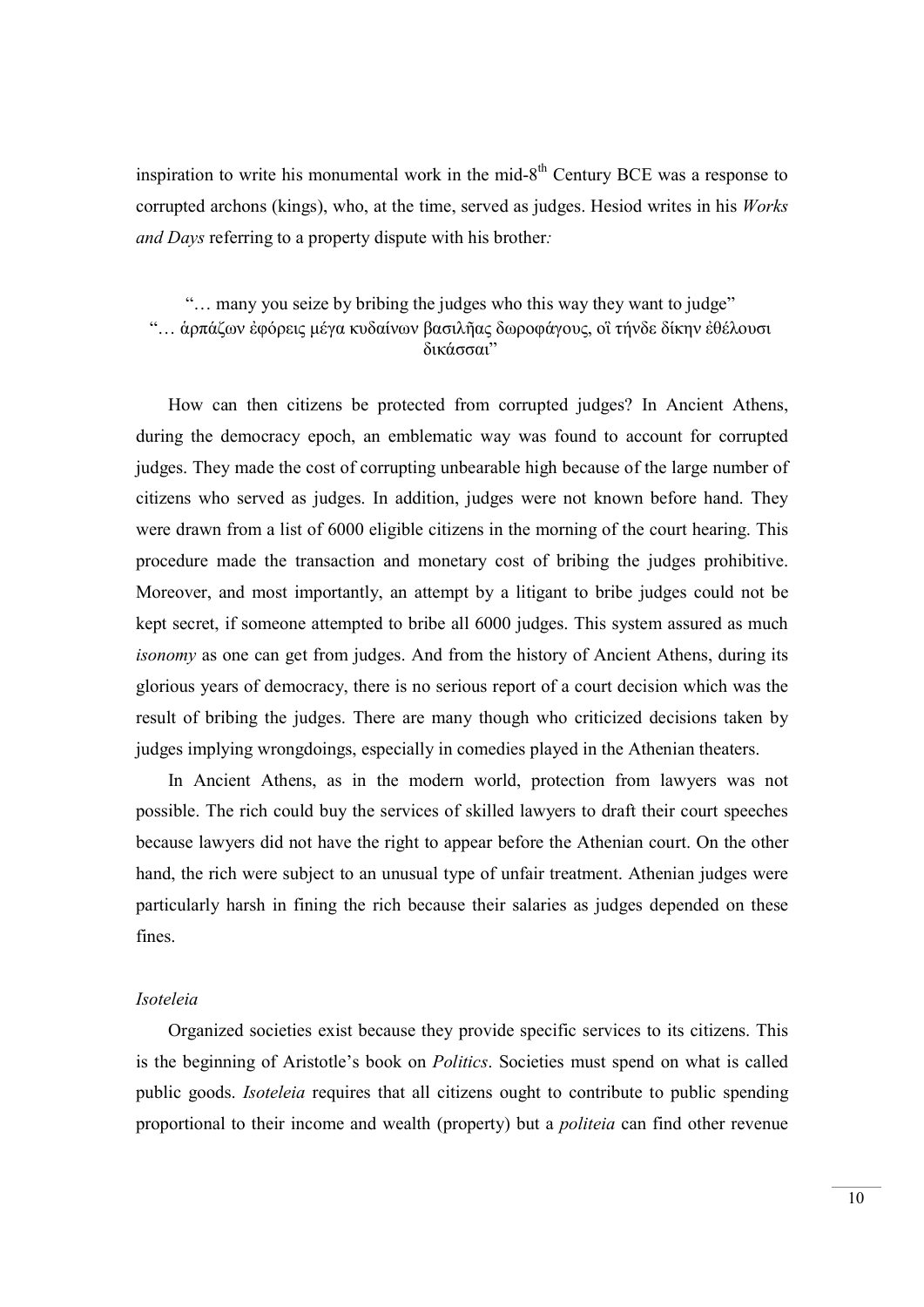sources as well. This is well documented in Xenophon's excellent book on Public Revenues (Poroi or Peri Prosodon). Actually Solon reformed the Athenian politeia into four classes based on income and wealth and not on heredity. Each class had specific economic obligations in contributing to the provision of public goods and civic services.

A large portion of public spending in Ancient Athens was allocated to defense, to public infrastructure and to cultural activities. In a democracy, isoteleia implies that public money is used efficiently, effectively and with transparency. This was guaranteed by the unique process which existed in Ancient Athens to finance major public works. The rich of Ancient Athens were obliged to finance the building and the maintenance of military equipment (naval ships, horses, weapons etc) and bear the costs of various sport and religious festivities called *liturgies*. This direct way of financing public spending improved the efficiency, the effectiveness, the competitiveness and the democracy (transparency) of public spending<sup>1</sup>.

This way there was no misuse of rich people's taxes because public spending on a particular item was directly managed by the one who paid for it. As a matter of tax fairness, the rich could claim that they were others, richer than themselves, who should pay more. In this case, it was possible to have an exchange of properties. Anyone who claimed that was not as rich as someone else, he would be asked to exchange his property with someone else's whom he considered richer. This was an excellent way of evaluating and comparing wealth among Athenian citizens.

Isoteleia is another issue which modern political systems have found solutions to even though there is no such thing as a perfect tax system. In the relevant literature of democracy, isoteleia does not attract the attention of the other three criteria and this is unfortunate because, in a democracy, isoteleia plays another and more important role. Given that all citizens must participate in the decision making process and in ruling of their politeia, penury should not prevent them from doing so. Poor citizens must be compensated for the loss of their labor income when they serve their politeia as members of the ecclesia of demos and/or as one of the many archons and judges. In today's

 $1$ In modern Greece as in many other countries this is applied on a voluntary base. Greek tycoons have financed the building of hospitals, universities, museums and art centers. They are done efficiently and on time.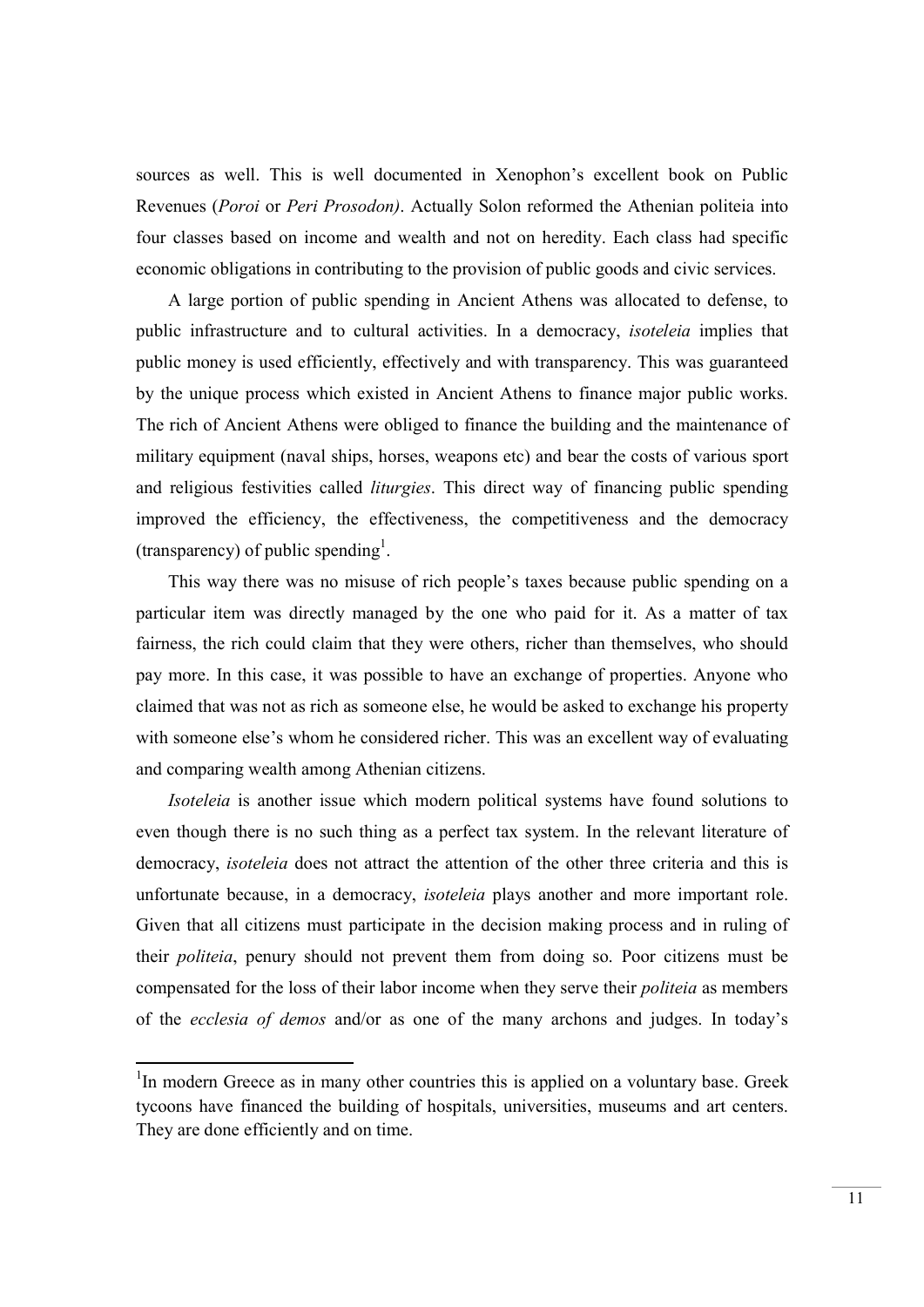economic jargon, in a democracy, isoteleia must include a negative income tax, i.e. subsidies and wages to participate in the decision making process and in serving as archons. In Ancient Athens, during the years of its golden age of democracy, circa mid-5<sup>th</sup> Century BCE, all citizens were compensated to participate in the *ecclesia of demos*.

In conclusion, democracy without isoteleia is not possible. But there is a negative aspect to it as well. If isoteleia permits the participation of citizens with low opportunity cost (poor people), then the effect of the lack of pedagogy on democracy becomes evident and very perilous. The best way to describe it is using the words of Pseudo-Xenophon in his Athenian Politeia of 420s BCE:

"…in the masses mostly exists ignorance and mess and slyness: penury leads to the obscenely and the rudeness and the ignorance because some people lack money"

"… ἐν δὲ τῷ δήμῳ ἀμαθία τε πλείστη καὶ ἀταξία καὶ πονηρία: ἥ τε γὰρ πενία αὐτοὺς μᾶλλον ἄγει ἐπὶ τὰ αἰσχρὰ καὶ ἡ ἀπαιδευσία καὶ ἡ ἀμαθία <ἡ> δι᾽ ἔνδειαν χρημάτων ἐνίοις τῶν ἀνθρώπων"

This is a remarkable statement of the cause-effect relationship of lack of money (ἔνδειαν χρημάτων) on penury (πενία) and the effect of poverty on (a) obscenely (αίσχρὰ), (b) ignorance ( $\dot{\alpha}\mu\alpha\theta i\alpha$ ), and (c) rudeness ( $\dot{\alpha}\pi\alpha i\delta\epsilon\nu\sigma i\alpha$ ). It is this penury ( $\pi\epsilon\nu i\alpha$ ) that leads some of the poor people of the Athenian *demos* to become victims of demagogues and populists. And in Ancient Athens, as in the contemporary world, there was not a short supply of demagogues. *Isoteleia* then must not only assure that poor people are able to participate in the *ecclesia of demos* but guarantee that they are receiving the necessary pedagogy to fulfill their duty as citizens.

In Ancient Athens, the theater (tragedy and comedy) and the athletic games played this pedagogical role. Poor people were subsidized to attend the plays in the theaters and festivities of the Ancient Athens and this was a learning process which promoted gnosis with arête, i.e. pedagogy. The other two institutions which promoted pedagogy, the private schools of philosophers and the private symposiums organized by the Athenian intelligentsia of the time, could not be attended by poor and ignorant people<sup>1</sup>. Unlike

<sup>&</sup>lt;sup>1</sup>The problem was not poverty but ignorance. Socrates was not rich.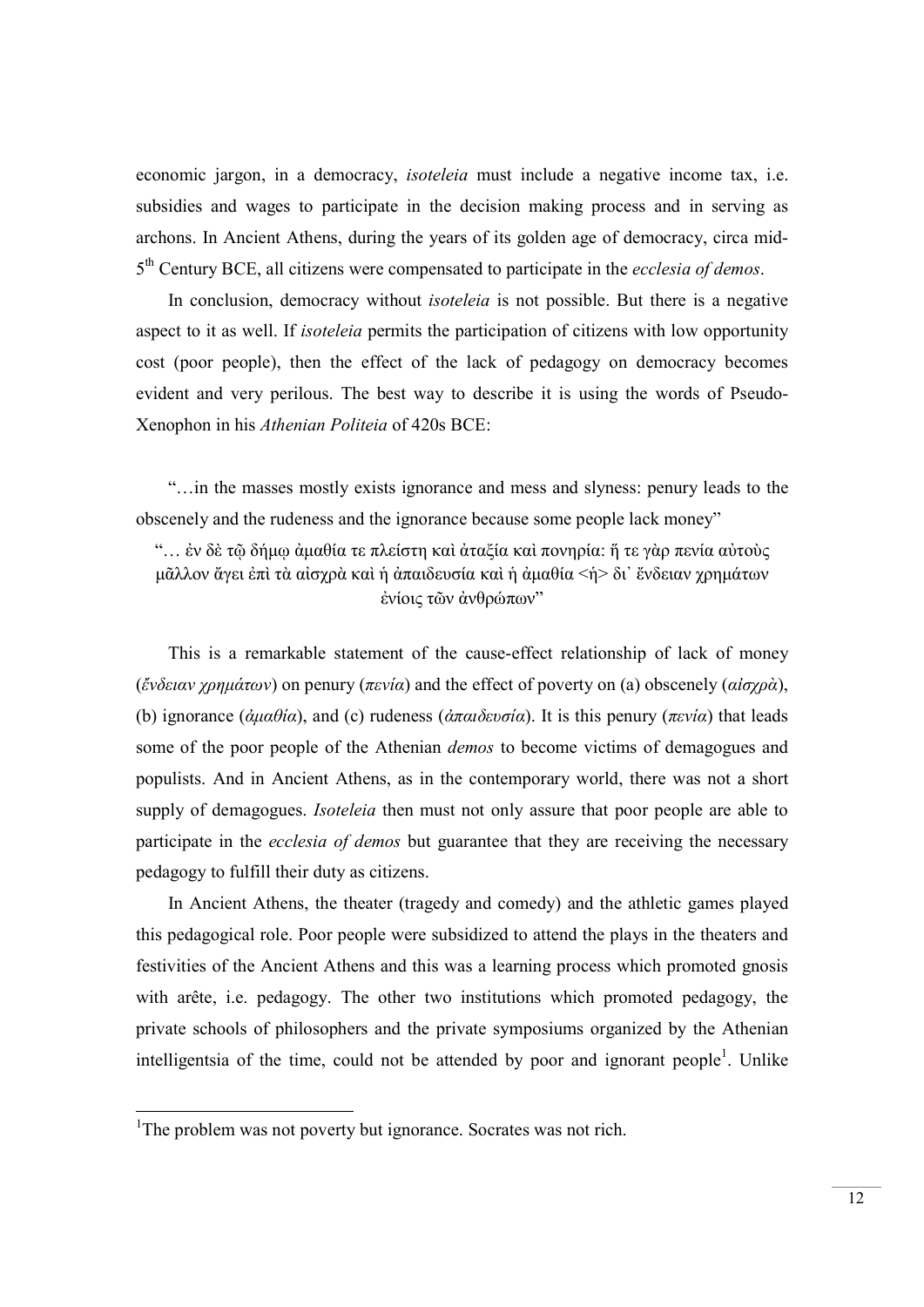Sparta, Ancient Athens never implemented a pedagogical system of free education<sup>1</sup>. If a strong free pedagogy was provided by the state, it would have made democracy immune to all criticisms that people without gnosis and arête were allowed to decide (vote) in the ecclesia of demos and rule as archons and judges. This aspect has been the most important criticism raised against democracy both in Ancient Athens and in the modern world. This issue is further examined in section five below.

Isoteleia was not perfect in Ancient Athens. Unlike isonomy, there were many accusations against archons of embezzling and misusing public money and avoiding paying their due taxes. Even Pericles and his well known friends, who built Parthenon, were accused of mishandling and wasting public money. Unlike what Pericles mentions in his Funeral Oration, sycophants were not absent in a democracy. On the contrary, democracy provided the opportunity to increase the number of sycophants because isegoria gave the freedom of speech which was misused by all those who lacked gnosis and arête. Isegoria is examined next.

# Isegoria

-

Many confuse isegoria with the general ideal of freedom of speech. Such freedom is definitely a characteristic of democracy but where and when this right is exercised distinguishes a democracy from a non-democracy. In a democracy, isegoria means the right of every eligible citizen to speak freely only before a political body that matters such as the *ecclesia of demos* at specified time and place with a specific agenda. As was mentioned above the ecclesia of demos decides on all political issues and appoints rulers of the politeia with the participation of all citizens. In Ancient Athens, democracy meant freedom to decide or in the words of Pericles "… we freely decide for our common *things*<sup>32</sup>. Thus, *isegoria* requires three things. Firstly, it demands freedom to speak not anywhere but only in the political organ that decides and rules. Secondly, all eligible citizens must participate in this body, otherwise it is not democracy. Thirdly, all must

<sup>&</sup>lt;sup>1</sup>In Ancient Athens there was a public system of education for all its youth but it was only for military purposes for the males from 18 to 20 years old.

<sup>&</sup>lt;sup>2</sup>"... ἐλευθέρως δὲ τά τε πρὸς τὸ κοινὸν πολιτεύομεν". There is a lot of discussion of the concept of freedom, both its negative (private life) and positive (public life) aspect. This is important but beyond the scope of the arguments made here.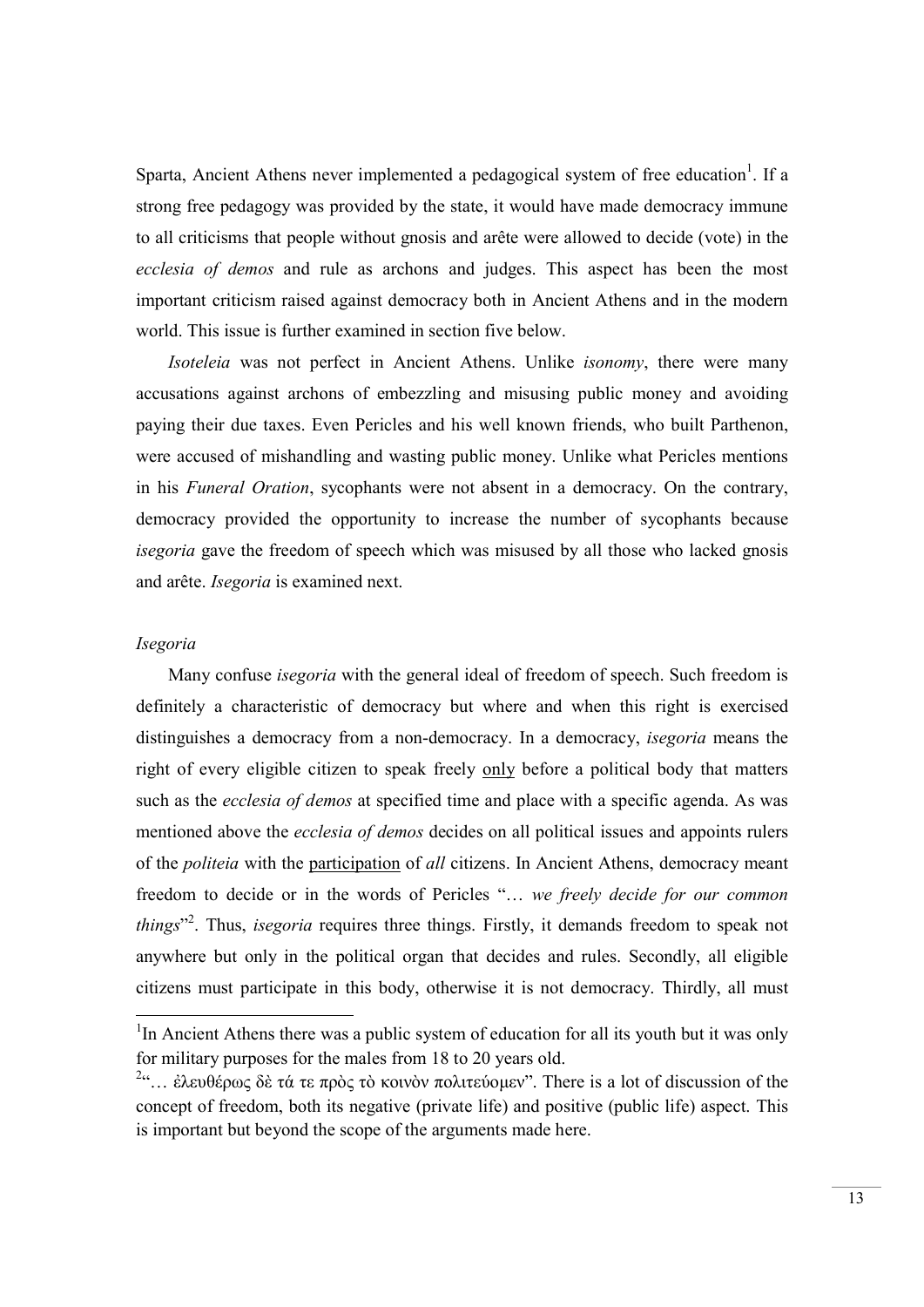have the right to vote freely during the specific deliberations of this political organ for all the issues that relate to the ruling of their *politeia*<sup> $1$ </sup>.

Today many confuse the meaning of isegoria with the lack of censorship. The freedom of press is a manifestation of this misunderstanding. Actually, the so called freedom of press violates the criterion of isegoria because (a) the audience of the mass media and press neither decides nor rules, at least directly<sup>2</sup> (b) each citizen does not have the same right or probability to appear in the mass media and (c) the audience is not what should be in a democracy.

The ancient Athenian who spoke in the Pnyx (the place under the Parthenon where the ecclesia of demos was convening) was free to speak but most importantly to be listened by all those, who, at the end, would vote on a specific issue, e.g. go to war. Speaking without the relevant (decision making) audience to listen is not what was meant by isegoria. In contrast, today by freedom of speech is meant to speak at any place, any time and through any medium. The question is who listens? This is far from what the ancient Athenians meant by isegoria. In Ancient Athens democracy and freedom to decide on political issues went hand in hand. Today freedom to speak does not extend to the freedom to decide on each and every one political issue or a "common thing" in Pericles words. Instead, the freedom is restricted to elect someone who for many years will decide on behalf of the citizens for each and every issue of concern to all. These elected representatives have the freedom to speak in a political body which decides.

<sup>&</sup>lt;sup>1</sup>In Ancient Athens this political organ was the *ecclesia of demos*. In Sparta it was called Apella. However, in Sparta, Apella could not decide on all issues. Only on those submitted by the five magistrates (*eforoi*) could decide. Today, this is equivalent to a referendum. In a referendum the questions to be asked are decided by an oligarchic political body, e.g. a parliament. By themselves eligible citizens cannot decide to have or not to have a referendum on any issue.

<sup>&</sup>lt;sup>2</sup>Many argue that the media and the press indirectly decide and rule. Not only they are oligopolistic business but they constitute the contemporary oligarchs or tyrants. However, the growing importance of social media has weakened the power of media oligarchs by exposing their role. People now can get information and analyses of various issues free from the internet. All they need is gnosis to select accurate news and arête to decide which ones can be used for the betterment of society. This aspect of social media is further discussed below because it constitutes the cornerstone of reengineering democracy.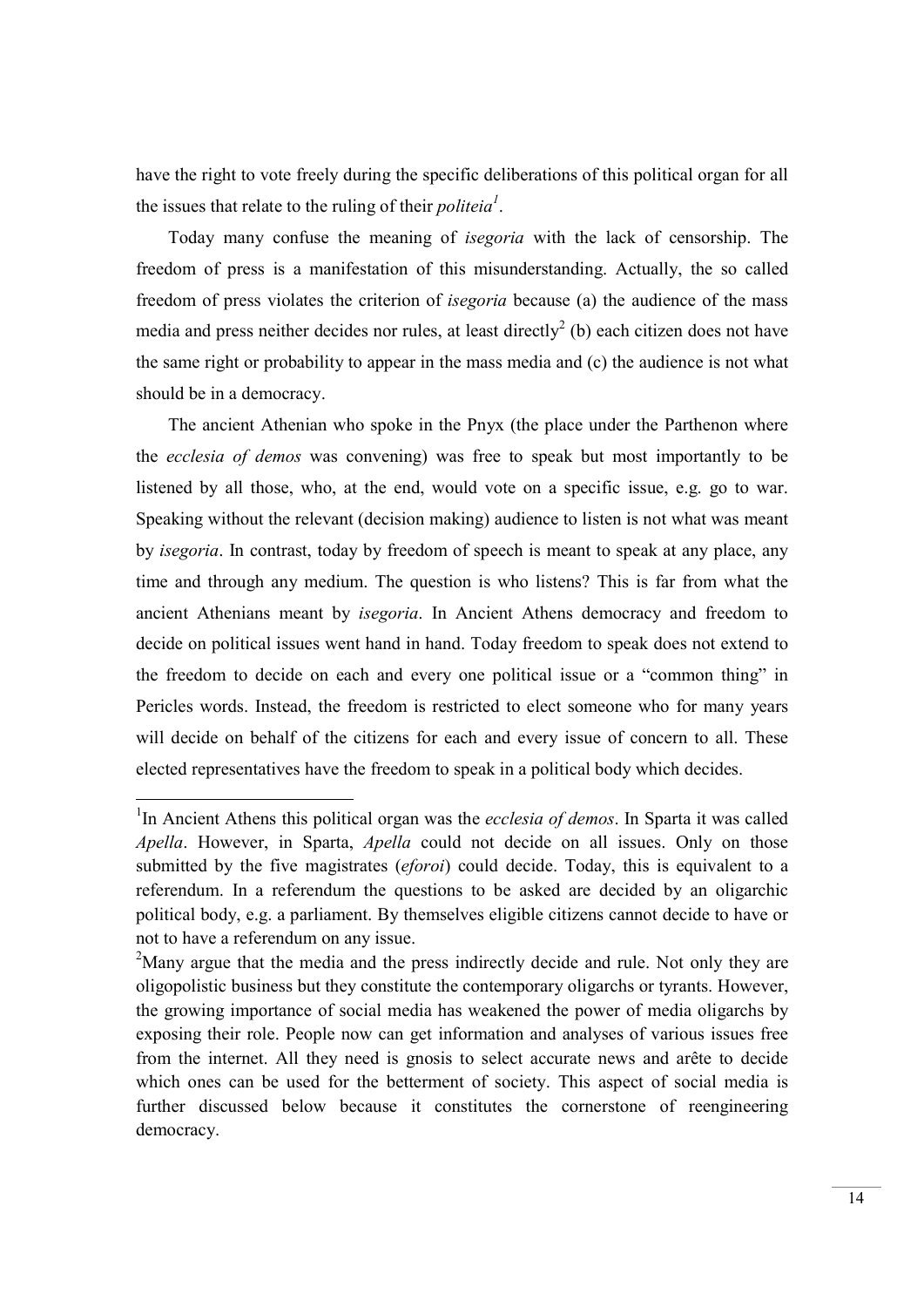In a democracy, freedom to speak in public should not be allowed anywhere<sup>1</sup> but only in the ecclesia of demos, the political body which is institutionalized to make decisions with the participation of all citizens. Who speaks in the mass media is decided by an oligarchy and this definitely is not what is meant by isegoria in a democracy. Mass media's "audience" includes non-eligible citizens which is another violation of isegoria because it requires speaking only in front of a body that decides and rules. The audience of the so called "free" press cannot be identified as the decisive and ruling political body for many reasons but the most important is that includes children. For pedagogical purposes, children should not be allowed to participate to the deliberations of the "free" press. After all, Socrates had the freedom to speak in the Athenian ecclesia of demos but it did not have the right to "corrupt" the youth, i.e. the freedom to speak in front of a young audience.

The "free" press today corrupts not only the youth but all its citizens alike. The most important manifestation of this corruption is fake news that started as a joke in New York in 1938, continued as a tragedy with Hitler's Minister of Public Enlightenment and Propaganda Joseph Goebbels and has come full circle today with news that are tragically comic, which use sophisticated techniques of "enlightening" the public. Unfortunately, many people, without gnosis and arête, believe and use these "news" because the audience is similar to what pseudo-Xenophon was describing 2500 years ago for the Ancient Athens ecclesia of demos which was mentioned above: ἐν δὲ τῷ δήμῳ ἀμαθία τε πλείστη καὶ ἀταξία καὶ πονηρία. Translating for today's audience of radios, televisions and newspapers: the audience of the mass media (δήμω) is mostly ignorant (άμαθία), in *mess (αταξία) and sly (πονηρία).* Many uncultivated and ignorant citizens do not have the arête to choose between real and fake news. Most of them feel comfortable with fake news.

<sup>&</sup>lt;sup>1</sup>There is a good and simple reason for this. If public speaking in a restricted audience includes arguments against other people who are not there, then the whole process violates the criterion of isegoria because the people who are "accused" as holding an opposite view are not there to defend themselves and their views. Today this has taken a dramatic twist with the fake and manipulated news that circulate through the social media with a speed that the ancient god Hermes would envy.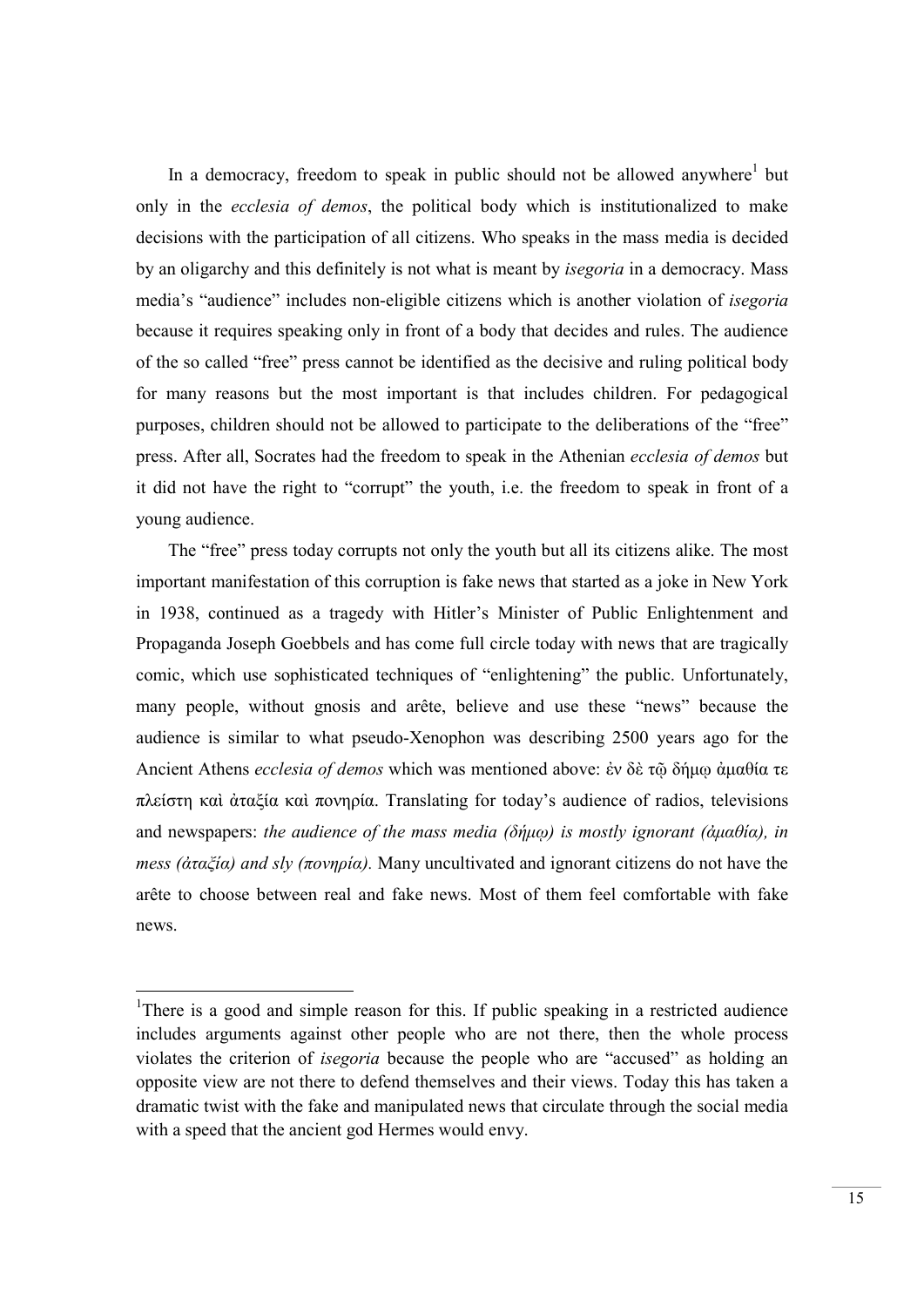In a democracy that satisfies the criterion of *isegoria*, there is no need the "masses" to get wild (ἀταξία). The criterion of isegoria implies that there is no need to organize political demonstrations and political gatherings of any kind because every citizen has the right and the opportunity to speak in front of the largest and most important political congregation ever, i.e. the ecclesia of demos. No need to demonstrate or lobbying. Isegoria makes these mechanisms to affect decisions and rulings obsolete and they should be abolished. This is part of reverse engineering of democracy discussed in section six below.

Isegoria gives the right to all citizens to participate in a decisive political body but also the opportunity to persuade the ecclesia of demos to take a particular course of action in order to rule the politeia. For example, going or not to war is an important decision and in a democracy this must be taken only by the *ecclesia of demos*. No pressure groups (lobby) are needed if the ecclesia of demos does its duty which is what is required from a democracy. For example, why should some people demonstrate to increase their pension? The issue can be debated and voted by all eligible citizens. According to *isegoria* all those who want to talk will talk. In Ancient Athens the beginning of the ecclesia of demos opened up with the question: Who wants to speak? (Τίς άγορεύειν βούλεται;). Today this can be done through the technology of the internet and social media, if they are organized to serve the contemporary ecclesia of demos. In a way everybody can "demonstrate" and "lobby" for his/her opinion on the issue from the comfort of his place without the need of a physical move. This aspect is further examined in section six of this paper.

# **Isocracy**

All organized societies must have archons who will manage the *politeia*. Isocracy implies that every citizen must have the same probability to be selected as an archon. Most archons in Ancient Athens were selected by a drawing system from a qualified pool of eligible citizens serving for a short period, usually a year. This process not only assured that all citizens had the same probability to be selected but as many as possible could be selected given the short duration and the large number of positions to be filled.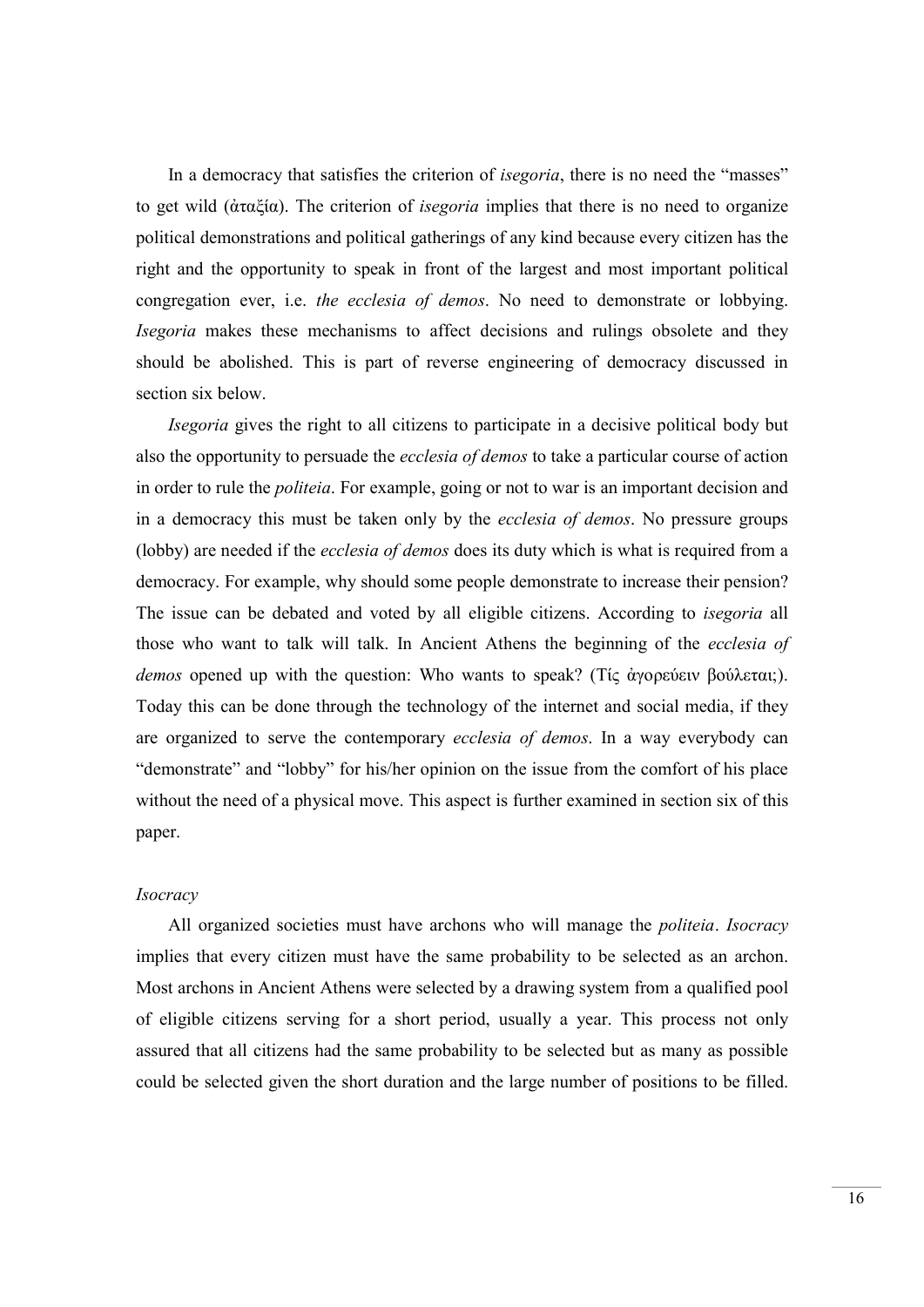In any case all archons were tested for their arête by the vouli (parliament) and the court of Athens<sup>1</sup>.

The system of having many archons who served for short periods of time had additional advantages. Firstly, during the same time period, citizens were servicing as rulers (one of the nine archons) and as ruled citizens. As ruled citizens should respect the archons who ruled and of course in return citizens would respect them as rulers. Secondly, since more and more people served as rulers, they acquired more gnosis to be used as citizens to be ruled. Thirdly, it subdued any arrogant and egoistic behavior of the rulers because their status was the result of luck. Hubris was something that in Ancient Greece was considered as an action against the Gods (immoral behavior) and sooner or later nemesis will come. In Ancient Athens, the ecclesia of demos was very strict on such behaviors and citizens who were considered dangerous to society were ostracized.

Thus, isocracy means that all have the same right and equal probability to serve in public office. Is this the best solution? Of course, it is not. But Pericles in his Funeral Oration stated that in the Athenian Democracy there was:

"… for the public offices, everyone wherever prospers, not because he belongs somewhere but because of his ability, even if poor, if he has something good to offer to the city, he is not prevented from serving as officer" "… κατὰ δὲ τὴν ἀξίωσιν, ὡς ἕκαστος ἔν τῳ εὐδοκιμεῖ, οὐκ ἀπὸ μέρους τὸ πλέον ἐς τὰ κοινὰ ἢ ἀπ' ἀρετῆς προτιμᾶται, οὐδ' αὖ κατὰ πενίαν, ἔχων γέ τι ἀγαθὸν δρᾶσαι τὴν πόλιν, ἀξιώματος ἀφανείᾳ κεκώλυται"

<sup>&</sup>lt;sup>1</sup>This does not mean that were appointed without being examined especially for the arête. Aristotle in his Athenian Politeia give details of this test of archons by the Vouli and the Court: "…ἐπερωτῶσιν δ´, ὅταν δοκιμάζωσιν, πρῶτον μὲν 'τίς σοι πατὴρ καὶ πόθεν τῶν δήμων, καὶ τίς πατρὸς πατήρ, καὶ τίς μήτηρ, καὶ τίς μητρὸς πατὴρ καὶ πόθεν τῶν δήμων'; μετὰ δὲ ταῦτα εἰ ἔστιν αὐτῷ Ἀπόλλων Πατρῷος καὶ Ζεὺς Ἑρκεῖος, καὶ ποῦ ταῦτα τὰ ἱερά ἐστιν, εἶτα ἠρία εἰ ἔστιν καὶ ποῦ ταῦτα, ἔπειτα γονέας εἰ εὖ ποιεῖ, καὶ τὰ τέλη 〈εἰ〉 τελεῖ, καὶ τὰς στρατείας εἰ ἐστράτευται. ταῦτα δ´ ἀνερωτήσας, 'κάλει' φησὶν 'τούτων τούς μάρτυρας'. ἐπειδὰν δὲ παράσχηται τούς μάρτυρας, ἐπερωτῷ 'τούτου βούλεταί τις κατηγορεῖν'; κἂν μὲν ἦ τις κατήγορος, δούς κατηγορίαν καὶ ἀπολογίαν, οὕτω δίδωσιν ἐν μὲν τῇ βουλῇ τὴν ἐπιχειροτονίαν, ἐν δὲ τῷ δικαστηρίῳ τὴν ψῆφον· ἐὰν δὲ μηδεὶς βούληται κατηγορεῖν, εὐθὺς δίδωσι τὴν ψῆφον· καὶ πρότερον μὲν εἷς ἐνέβαλλε τὴν ψῆφον, νῦν δ´ ἀνάγκη πάντας ἐστὶ διαψηφίζεσθαι περὶ αὐτῶν, ἵνα ἄν τις πονηρὸς ὢν ἀπαλλάξῃ τοὺς κατηγόρους, ἐπὶ τοῖς δικασταῖς γένηται τοῦτον ἀποδοκιμάσαι".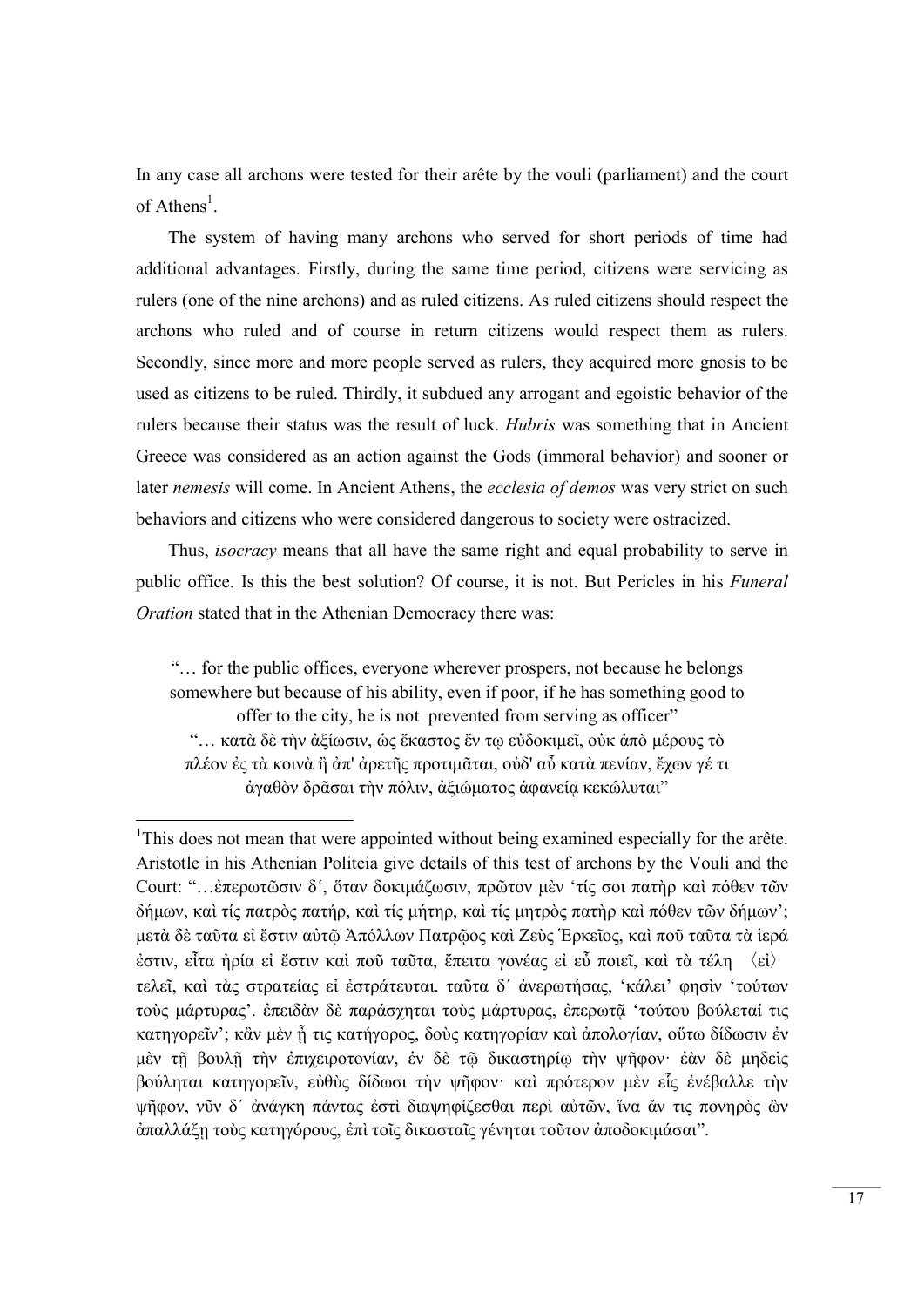In Ancient Athens, isocracy did not preclude those who were good at something (ὡς ἕκαστος ἔν τῳ εὐδοκιμεῖ) to serve the public as archons (κατὰ δὲ τὴν ἀξίωσιν). This was definitely the case for military leaders and in the  $4<sup>th</sup>$  century BCE for the archons responsible of public finances. Pericles himself served almost every year as an elected archon by the ecclesia of demos. And this had nothing to do with someone's economic situation (οὐδ' αὖ κατὰ πενίαν).

Summarizing the above discussion, a democracy must satisfy all four criteria otherwise is not a democracy. It can be something else, even better than a democracy. A better system is Plato's utopian politeia, if could ever become a reality.

All these criteria can be measured using standard quantitative indices for each one of them and a mechanism to add them up to create one index (measure) of democracy. A composite index of all four can be constructed which will determine the quality of democracy in each politeia. However, adding up the scores of the four sub-indices is complicated. Usually the summing up is a weighted average of the sum of the scores of the four indices, i.e. simple additive aggregation. This will be a weak measure of democracy. Sometimes this is called quality of democracy index and is applied to compare the political systems of different countries. This index then can be used to compare political systems that satisfy all the criteria of democracy.

A strong axiom of democracy would require that the aggregation is multiplicative but no index is using it. It implies that any zero performance in one of the four criteria nullifies the aggregate index of democracy. The construction of such measurable indices goes beyond the scope of this paper and most importantly beyond the author's personal talent. As Pericles has stated: ώς ἕκαστος ἔν τω εὐδοκιμεῖ. At least where he thinks he can be fruitful. Nevertheless, some thoughts in comparing the Ancient Athens democracy with the contemporary political systems are expressed in the next section of this paper.

#### 4. Democracy and Contemporary Political Systems

In recent decades, many attempts have been made to measure and compare the quality of democracy using different indices. These indices are then used in statistical studies to show the casual relations between various variables such as economic growth,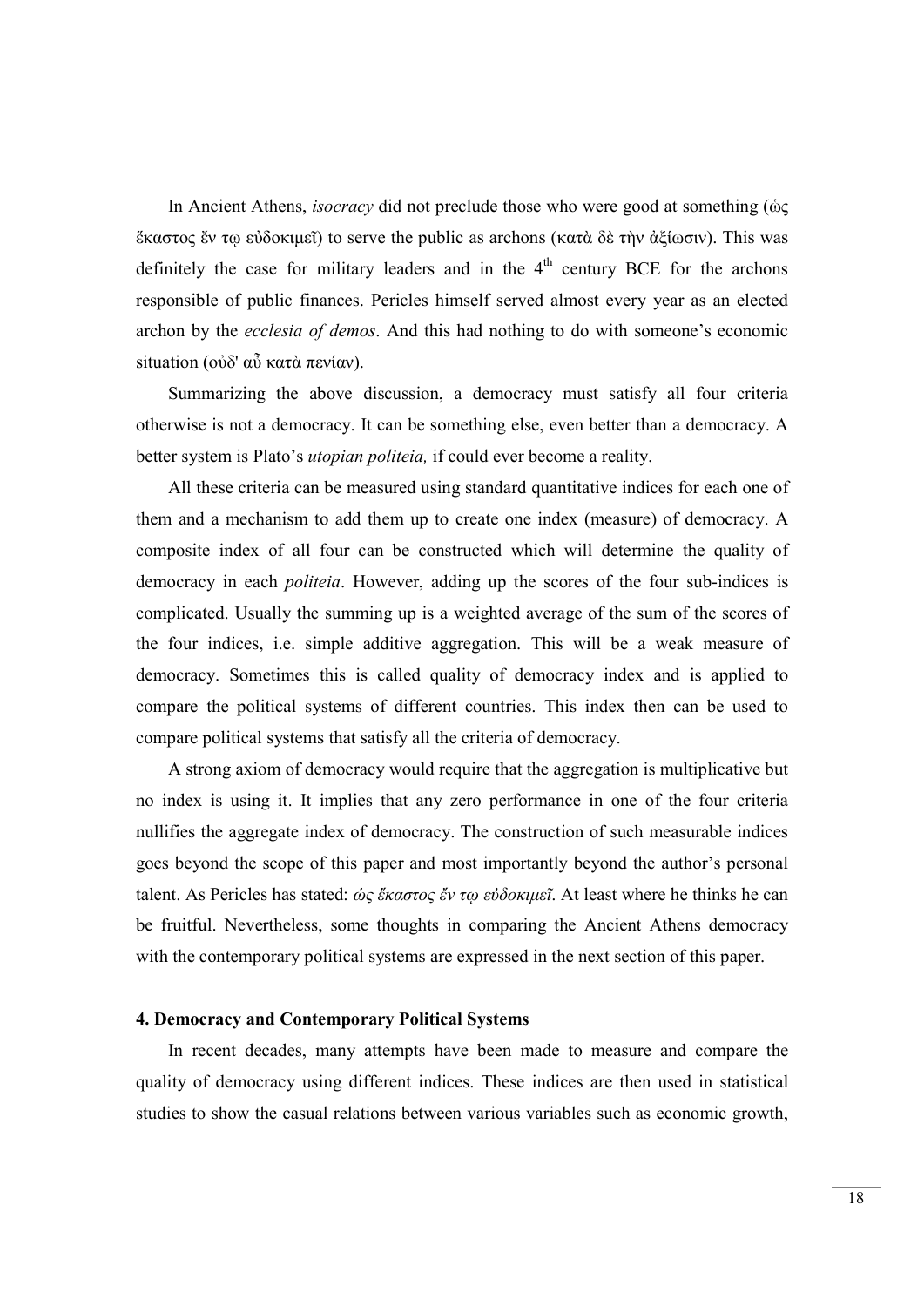education, health etc. However, we are not aware of any measure that uses all four criteria described in the previous section of this paper. And there is a good reason for this: no contemporary political system meets all four criteria of democracy as these were applied in Ancient Athens and were discussed in the previous section of this paper. As we shall show in this section, Ancient Athens was not only most probably the first democracy but according to the four criteria it was definitely the last one. At least up to now.

The word of caution mentioned above should be repeated here: democracy is not the best political system albeit some think it is the best ever applied. In other words, claiming that the current political systems do not belong to a democracy because they are not satisfying the four criteria, it does not imply that are better or worse. It simply implies that they are not a democracy as this was applied and most importantly was theorized in Ancient Athens. In Ancient Athens they practice and most importantly they philosophized about a different political system than any of the contemporary political systems which call themselves a democracy. The confusion is the result of using the same word to describe antithetical political systems.

As mentioned above, the system of today's representative democracy or whatever other adjective one may use resembles the political system of Sparta which in antiquity nobody called it a democracy. Till today, Sparta's system is called an oligarchic one. Actually it was more of a democratic representative democracy than any of the contemporary political systems. A better phrase to describe the contemporary political systems of the so called advanced countries of Europe and North America would be a representative meritocracy, i.e. the eligible citizens of these countries elect those representatives who they merit to have as representatives. Or in Plato's words (see Symposium): "όμοιος ομοίω αεί πελάζει"<sup>1</sup>. This is different from aristocracy because, literally speaking, aristocracy means the best (aristae) are chosen (not necessarily elected) to rule the politeia. Aristocracy is just one type of an array of oligarchic political systems. A stratocracy (junta) is another one.

<sup>&</sup>lt;sup>1</sup>A word-to-word translation: "the same people get together" but it can be better expressed as "birds of a feather flock together".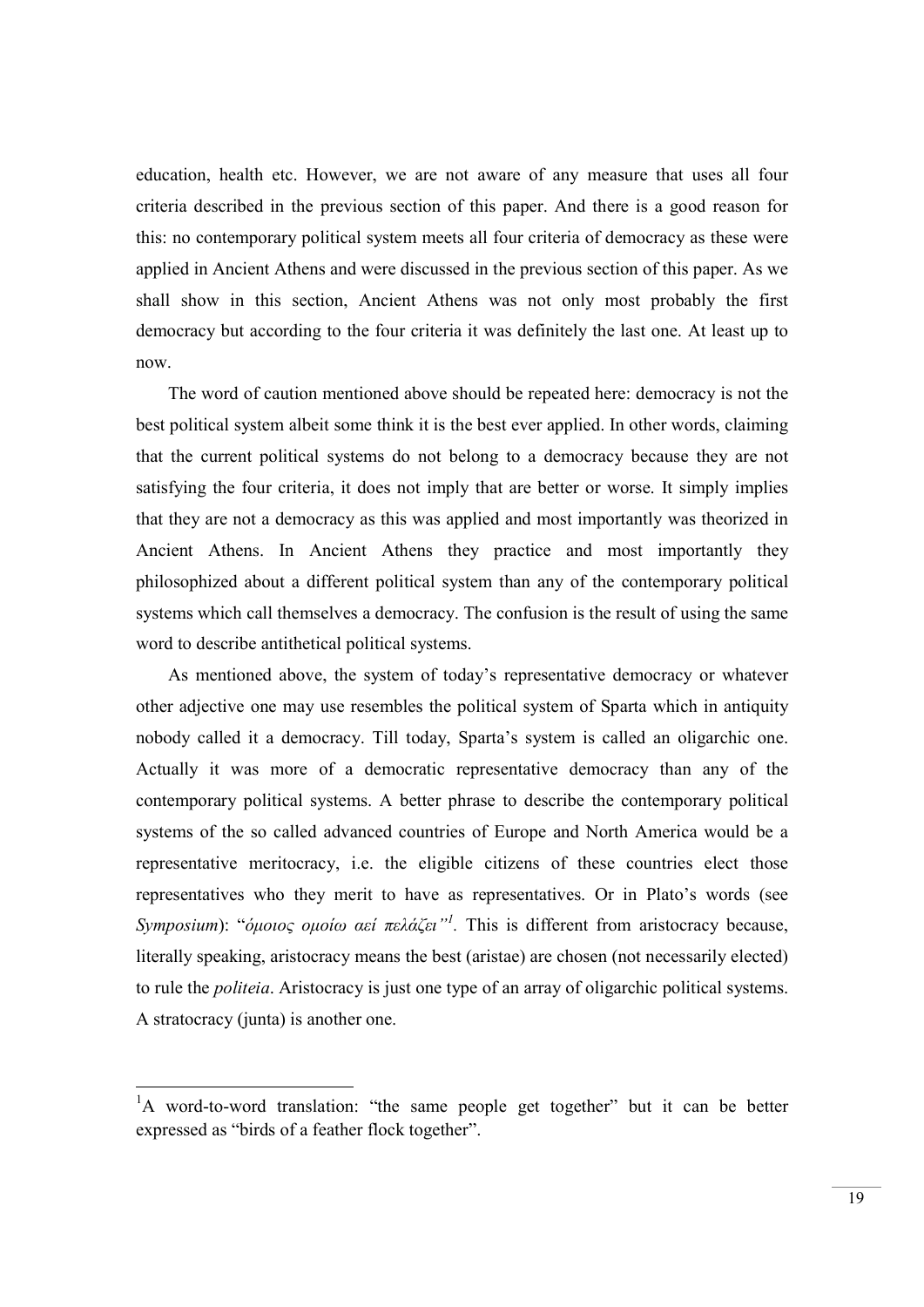The analysis here is purely ontological and should not be interpreted as a deontological attempt to legitimize democracy. In other words, it is not suggested that contemporary political systems should become a democracy satisfying all four criteria. But if they want to become a democracy, they must do so, especially the criteria of isocracy and isegoria, because they score zero in both of them.

The USA's political system is mainly used as a point of reference. The political system of USA was allegedly inspired by Ancient Athens' democracy even though the founder fathers of the USA very smartly chose Ancient Rome's political system of a republic because they considered Ancient Athens' democracy unstable. Most probably they made a wise decision given the gnosis and arête of the USA citizens at the time of their War of Independence. The USA citizens' gnosis and arête remains the same today. USA's political system is a classical example of a representative meritocracy and the 2016 presidential election results is a great attestation which includes both candidates for the position of president of this great country. Under some not very restrictive requirements, this system is stable as was Sparta's oligarchy. Sparta collapsed because of oliganthropia (demographic decline) and not from political instability. The USA would never collapse.

# Isonomy and isoteleia exist but can be improved

The performance of the contemporary political systems on *isonomy* and *isoteleia* are considered adequate and comparable with those of Ancient Athens. Definitely, there are many improvements that can be made but this is not what really differentiates them from a democracy. However, few points need to be highlighted. Firstly, isonomy and isoteleia today face similar problems as the ones in Ancient Athens. These problems were mentioned above. Secondly, it seems that Ancient Athens solution was consistent with its whole concept of democracy, i.e. all citizens participate. This increased the chances of a better application of isonomy. Thirdly, Ancient Athens system of public revenues and public expenditures had a unique feature which today is found only on a voluntary base. The wealthy of the Ancient Athens were obliged by the *ecclesia of demos* to directly finance specific works and services. This increased the efficiency, the effectiveness and the transparency of public works. This does not exist today.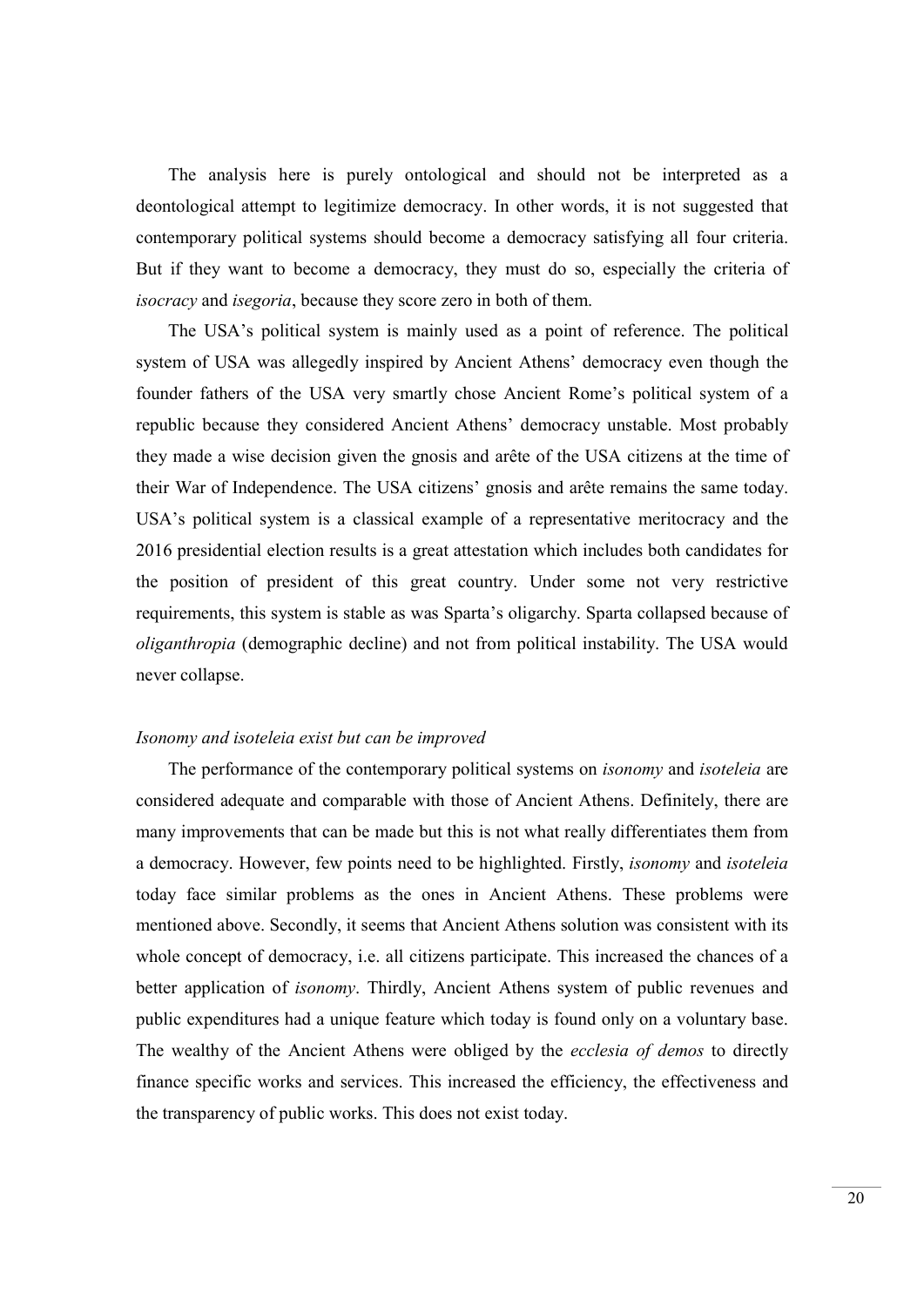One may then conclude that isonomy and isoteleia are not what actually distinguish a democracy from non-democracies. However, there is a qualitative difference. Other political systems can exist and be legitimized without isonomy and isoteleia. But a democracy must satisfy both. Democracy cannot exist without isonomy. And no democracy can flourish without isoteleia which includes compensations for all the poor people who are eligible to participate in the ecclesia of demos and serve as archons. Isoteleia requires something like a minimum guaranteed income for all its citizens, similar to the one introduced lately in Finland and is discussed in many other countries such as in France and the Netherlands<sup>1</sup>. Democracy requires citizens' participation and this has a personal economic cost in the form of foregone income. If participation is not subsidized, then only the rich or their "representatives" can afford to participate. In the contemporary political systems, the participation of the poor is not subsidized because there is no such thing as an *ecclesia of demos* and of course there is no *isocracy* because not all citizens have the same probability to serve as archons. These two important criteria are examined next in this session.

# There is freedom of speech but not isegoria in contemporary political systems

One of the most prominent features of the USA political system today is its freedom: to speak, to move, to marry, to study, to worship any God, to believe to any idea etc. Of course, these freedoms are subject to wealth and income constraints but this was always the case. USA is considered as the land of freedom and this constitutes the main ethos of the American dream. It is true. USA is a free country more than any other country in the world today. As mentioned above, freedom is a necessary but not a sufficient condition for a democracy. This paper does not deal with the history of USA's freedom, especially its dark pages of the McCarthy years. It rather examines how the freedom of speech compares with the Ancient Athens criterion of isegoria. As shown in section three of this paper, isegoria, as a criterion of democracy, requires that all eligible citizens, without

<sup>&</sup>lt;sup>1</sup>There is an important difference from a guaranteed minimum income and an income to participate in the political process of a democracy. In the Finnish case citizens receive the income doing nothing. In Ancient Athens was a compensation for participating in the democracy process.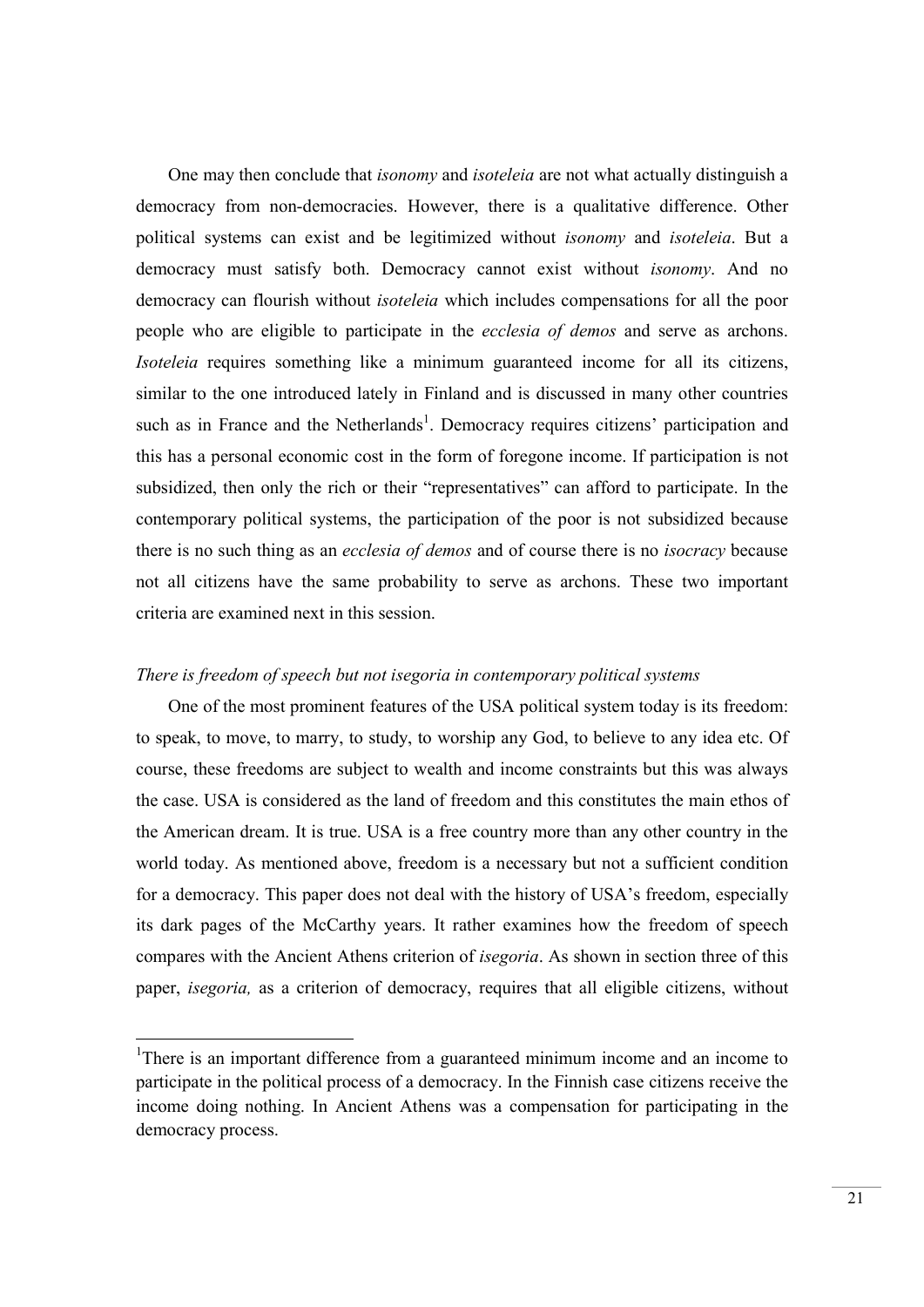exception, participate and speak before a political body which decides and rules the country. Such a system simply does not exist and never existed in the USA or any other country of the past or contemporary political world.

Instead, at the federal level, eligible USA citizens "speak" silently and secretly every four years when they elect their president and their representatives for the congress and the senate by a system of majority voting at the level of state and not at the national level. These representatives then follow their own agenda without a concrete and enforced mechanism of asking their constituency on every issue for which they vote and take a stand on. Isegoria requires not only speaking before a political body which makes decision but being able to vote on all issues as well. Thus, the public hearings before the congress and the senate committees are by no means isegoria.

The USA citizens never had a chance to speak and vote on a specific issue at the federal level. Even the caricature of referendum is not allowed at the federal level in the USA. They are allowed at the state and county level for secondary issues. For example, should citizens be asked if their country goes to war? Isegoria requires that they should. Referendums are not manifestations of isegoria because this requires a very specific outline of the issues at stake for each alternative. For example, on the Brexit issue, isegoria would require citizens to vote on the new agreement as well. Also, in Ancient Athens, in less than a month citizens had the right to correct past decisions. Can the U.K. citizens do the same as this is required by isegoria? For example, should the U.K. citizens be asked to invoke article 50 to start negotiations with EU on a new agreement? Article 50 of the Lisbon Agreement states that "Any member state may decide to withdraw from the union in accordance with its own constitutional requirements". The key word is "decide". Who decides? In a democracy the *ecclesia of demos* decides. In U.K. it seems that the parliament will decide<sup>1</sup>.

Referendums can even lead to controversial results as the Greek referendum of 2015. Nobody understood what the "Yes" and "No" meant. People voted "No" and the

<sup>&</sup>lt;sup>1</sup>If the British people were asked whether to invoke article 50, it would give them a great opportunity to re-cast their votes on the general issue of a Brexit as well. For example, a no vote would imply that Britain will continue with the current agreement with the European Union.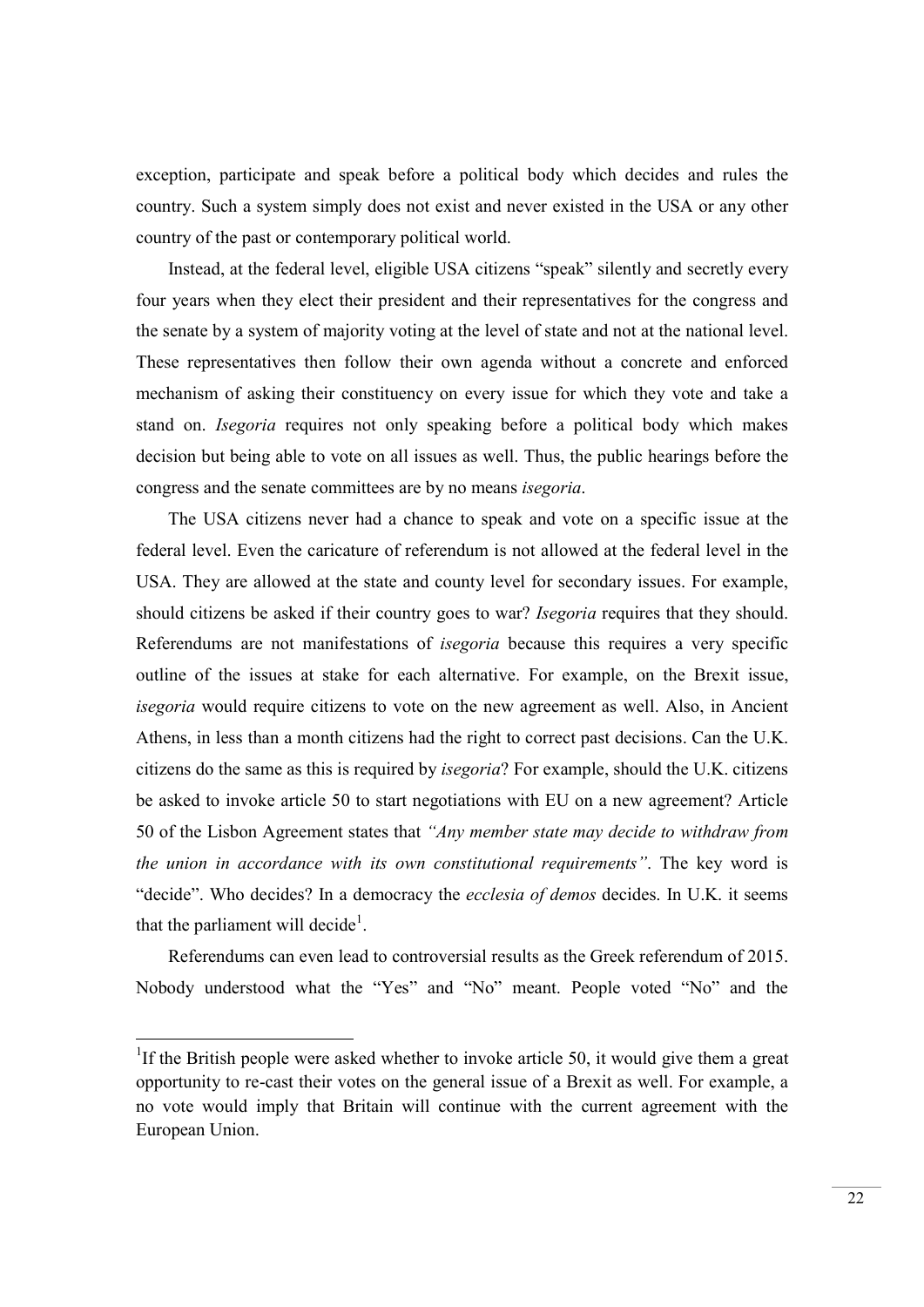government decided "Yes". It is really ironic, if not comic, that those who voted "No" were an amalgam of citizens with such diverge ideologies that ranged from supporters of Nazis to supporters of Stalin and many others in between. Again democracy at its best! Isegoria requires decisions on specific issues. Not only "no" or "yes" on one issue but "no" and "yes" on all issues. In the Greek case, *isegoria* would have included another referendum on the new agreement after being debated in public.

In Ancient Athens, citizens had the opportunity to vote with a secret ballot only in one type of referendum called ostracism. Any citizen could name any other citizen that considered him dangerous to democracy and to society at large. Then, Athenians would vote for or against the proposal and if it passed then the person had to leave Athens for 10 years. If ostracism was permitted in contemporary USA, the president elected in 2016 would have been most probably ostracized instead of being the first archon of the country as he is now. On the other hand, the president of Russian Federation and the president of the Turkish Republic would have never been ostracized. They are popular among citizens without gnosis and many of them without arête. This is true in many places of the world, including contemporary Athens which was the cradle of democracy. It seems that democracy has to wait many centuries before it can sleep in a queen size bed. Unlike Hercules, who, as an infant, strangled the snakes in his crib, the little girl called democracy did not make it. The "snakes" have envenomed her and put her in an eonian lethargy making it easier for modern governments to cheat on her.

The above arguments of freedom of speech equally apply to many other countries of the so called western and non-western world which claim that Ancient Athens was their inspiration. They call it democracy but always with such adjectives as "indirect", "parliamentary", "representative", "monarchical", "royal", "juridical" or with possessives such as "people's". In a democracy these adjectives are contradicting the nature of democracy itself. In these political systems there is no political body where all citizens participate, decide and rule. And thus there can be no isegoria in the political systems of the world today. The parliament is not such a body. This has nothing to do with Ancient Athens' Vouli which is translated as parliament. Its role was to prepare the draft resolutions (ψηφίσματα) to be decided by the *ecclesia of demos*. The latter is the political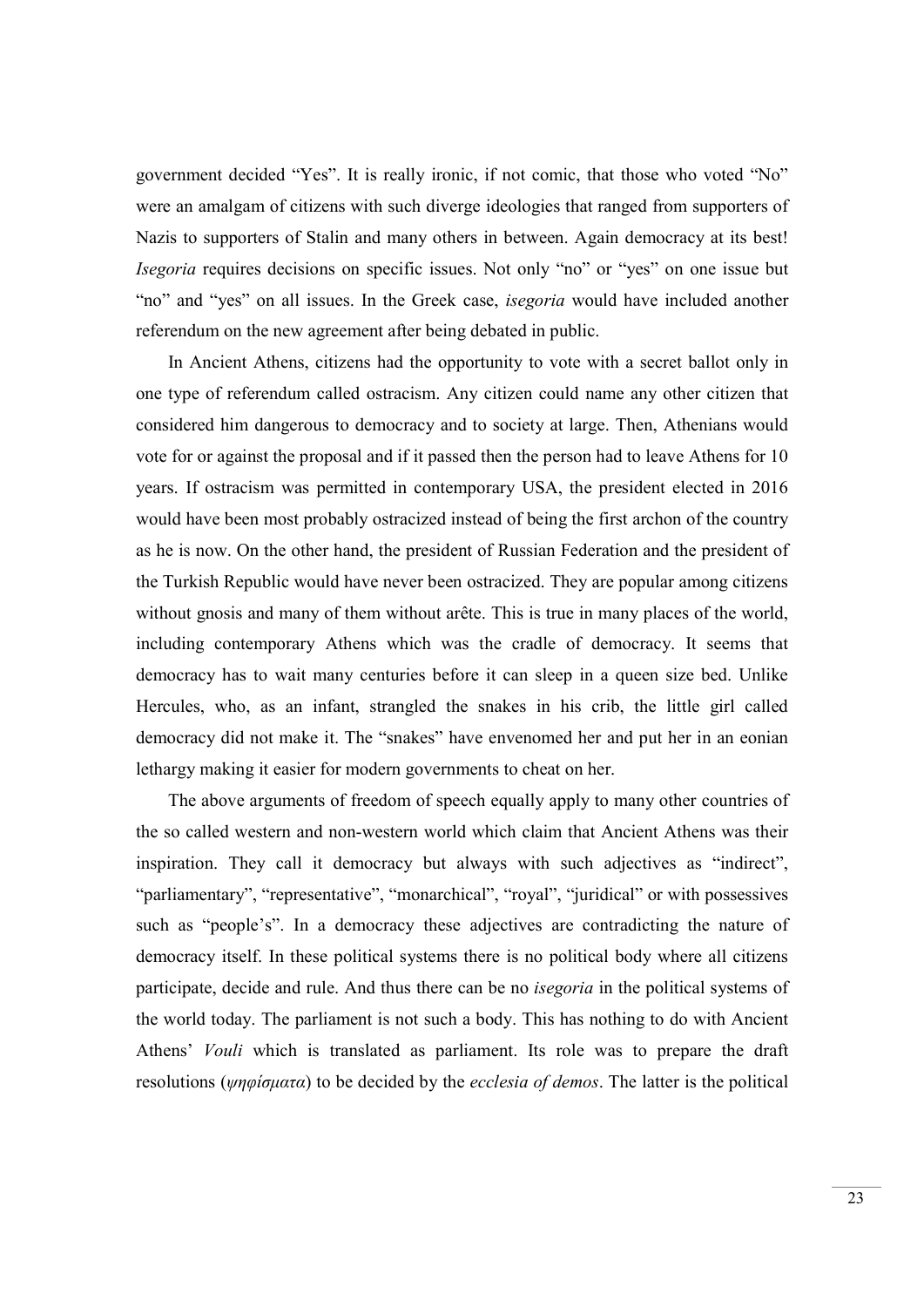body of a democracy. The contemporary countries simply do not have it and this is one of the reasons that it is claimed in this paper that do not have a democracy.

They have freedom but not democracy. The so called freedom of press is actually a violation of the principle of isegoria. It can be argued that the stronger the freedom of press in a country which claims to be democratic, the lowest its actual performance on isegoria. In a democracy, which satisfies the criterion of *isegoria*, the role of mass media becomes archaic and obsolete. They are not needed. The reason is very simple. As in Ancient Athens, contemporary Demosthenes can persuade the public opinion not through the mass media but by "standing up on the stool" and talk before the ecclesia of demos.

As mentioned above, under certain circumstances, the internet and social media can become an evolved mechanism which will permit isegoria in contemporary political systems at a very low cost of participation. In a way, these new means of communication and information technology supersede and outmode the traditional media such as the printed newspapers, radio and television. A process of re-engineering democracy can rely on social media and the internet to assure that the criterion of isegoria is fully satisfied as outlined below in section six of this paper. Technology makes *isegoria* possible. It is up to the citizens to make it a part of their political process. Ancient Athens showed that this can be achieved only with violence or the threat of violence as was the case during the Solon and Cleisthenes epochs in the pre-democracy period in Ancient Athens. It seems that democracy may not be established without non-democratic means.

# There is no isocracy in USA today and in other contemporary political systems

In Ancient Athens all citizens had the same probability of being selected to serve as one of the many archons who existed at the time. In USA today, this would imply that all citizens must have the same probability of becoming the president of the USA, or a senator, or a member of congress, or any other position of archon, pending that they are eligible citizens. The process would require a draw from a large pool of qualified candidates to be selected through a transparent process as explained below in section six.

There is no isocracy in the USA today. Only as a joke stands the claim that the system today permits the election of the best of all possible candidates. For some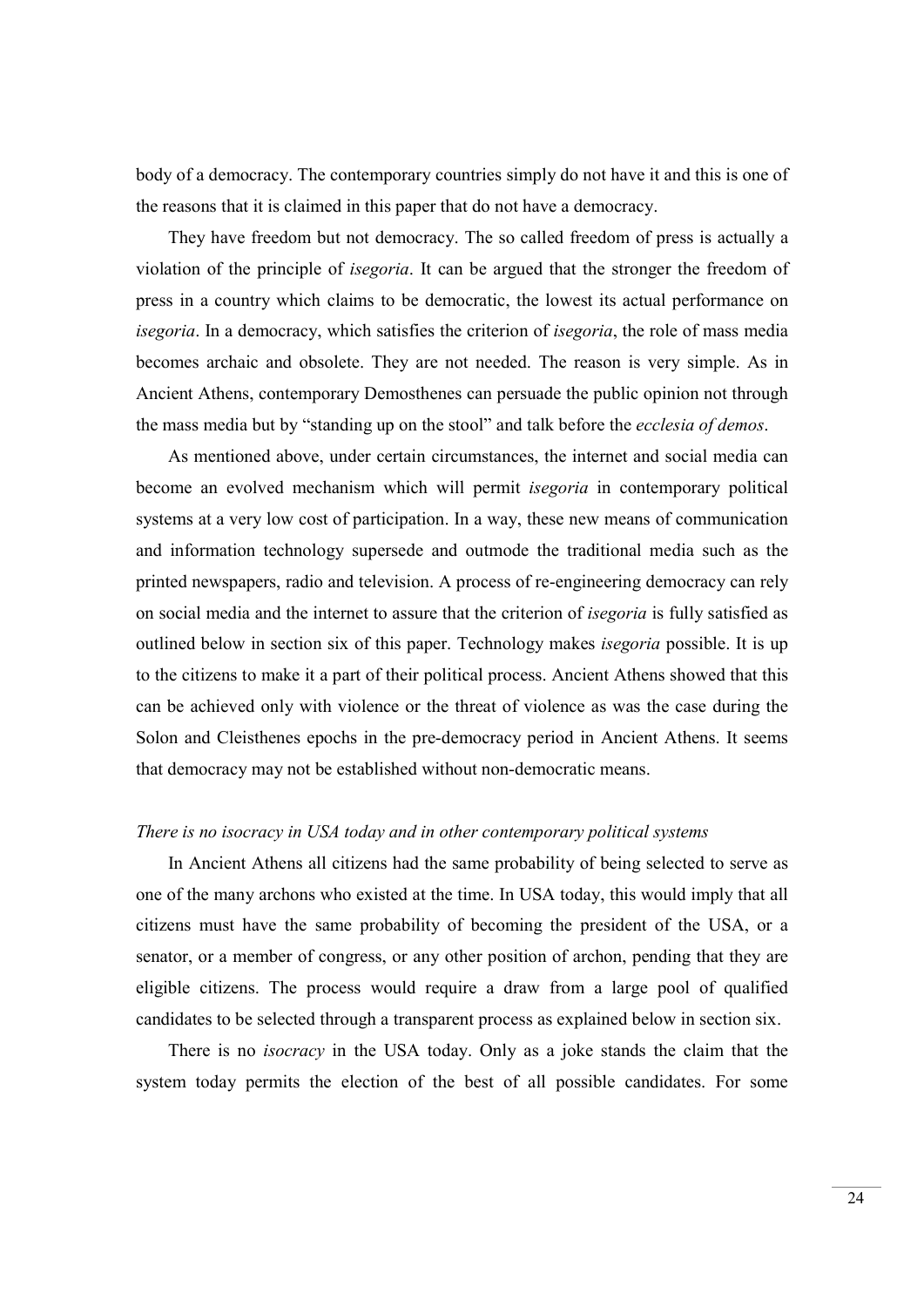metaphysical reasons<sup>1</sup>, it seems that all elected archons in the USA today lack both gnosis and arête. They lack pedagogy. It seems that there is no meritocracy<sup>2</sup> in this political process unless meritocracy is defined as the representatives that the USA citizens deserve. Those elected, the so called "representatives", rely on their personal campaign with many false promises and huge campaign spending using all the modern practices of lobbying, fake news, blackmails and bribing. In other words, by definition, whoever is elected lack arête and should be forbidden to hold any public office. Instead they serve their country for almost all their life.

Unlike what happened in Ancient Athens, most of these representatives are elected almost on a permanent base; some of them "serving" for more than 50 years. It is a career without retirement. But surprisingly they do not complaint! Such dedication to serve the public is really praiseworthy. Even the most notorious monarchs do not serve as long as some members of the USA congress and senators. And many of them, like the monarchs, are able to inherit this position to their children. This has nothing to do with Ancient Athens democracy and is an absurd violation of isocracy and of course democracy. It does not even resemble the oligarchy of Sparta because the "representatives" were elected only for one year.

But even the majority voting is violated in the presidential election of USA. In USA citizens vote every four years to elect their president. The electorate system of USA permits the election of a president not by majority voting but by a majority voting of a body of electors who do not necessarily represent the majority of USA voters. It is quite possible that a candidate with fewer votes to be elected president as happened in the most recent election of 2016.

From a logistical (technical) point of view, isocracy is the easiest to implement but the political difficulties and the economic interests are insurmountable. In Ancient

<sup>&</sup>lt;sup>1</sup>It may not be so metaphysical if the opportunity cost of serving the *politeia* is taken into consideration. Successful-skillful (ὡς ἕκαστος ἔν τῳ εὐδοκιμεῖ) citizens with gnosis have a huge opportunity cost to enter into a political race similar to the one observed in the USA. If arête is added, then no successful-skillful citizen with arête would ever ask for the vote of the masses and the latter are here used only derogatively.

<sup>&</sup>lt;sup>2</sup>The correct word is aristocracy, i.e. the best. But it has a different meaning in English as well as in Modern Greek language.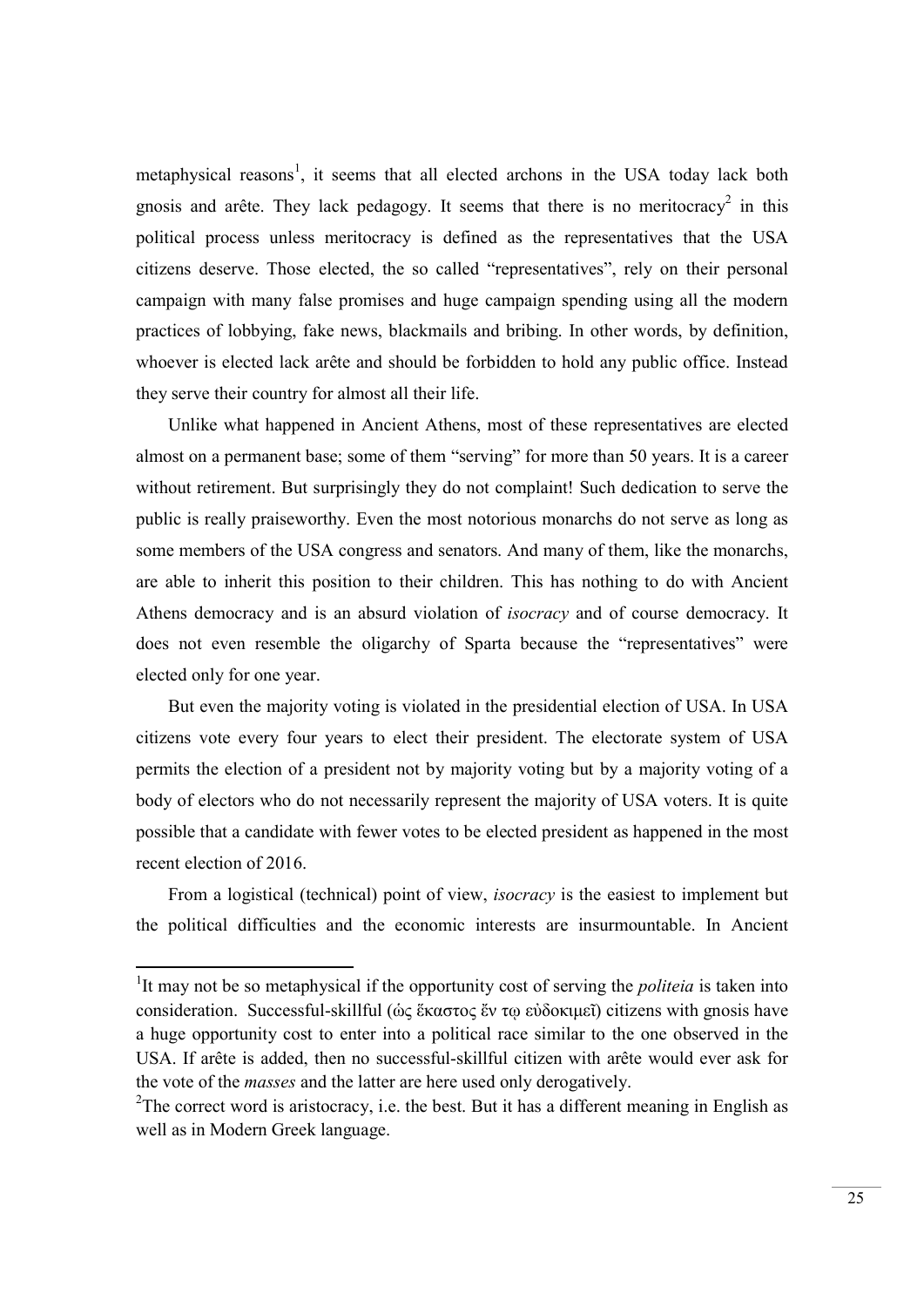Athens, the process to more democracy was always implemented by violence or the threat of violence. Isocracy was one of them.

Isocracy can be used to measure the so called quality of democracy with a really a unique way of quantification: the equal probability of each citizen to be selected as archon (President, Secretary, Member of Congress, Senator in USA or President of the Republic, Prime Minister, Minister, Member of Parliament in other countries). The lowest is the probability of *isocracy*, the higher the quality of democracy. Promoting isocracy, i.e. reducing the probability to be drawn from a pool of eligible candidates, improves the quality of democracy. But the quality of democracy should not be measured as a process. The quality of citizens is important as well. Citizens without gnosis and arête cannot and should not be allowed to participate, cannot and should not be allowed to serve as rulers and most importantly cannot and should not be allowed to be ruled in a democracy. As Pericles put it in his Funeral Oration these are useless citizens and the modern world has many of them. This is one of the most important and valid criticisms against democracy which is examined in the next section.

# 5. Criticisms of Democracy in Ancient Athens

The previous section showed that the Ancient Athens democracy was unique. This political system was born in the  $6<sup>th</sup>$  Century BCE and died in the  $4<sup>th</sup>$  Century BCE in Ancient Athens. There is no question that this system was not an ideal (perfect) political system. Ancient philosophers were the first to emphasize the imperfections of democracy as was applied in Ancient Athens. Actually, the greatest minds of the ancient world, such as Plato and Aristotle, were very critical of democracy. However, many contemporary political philosophers and politicians alike think that it was the best political system ever applied in the human history of political organization. They praise Athens as the cradle of democracy assuming that they themselves live today in a country with democracy similar to Ancient Athenian democracy. As said above, contemporary political systems of the advanced countries of Europe and North America have freedom and this includes the freedom to believe in anything.

This section provides a very brief discussion of two criticisms of Ancient Athens democracy. Firstly, Ancient Athenian democracy was exclusive because not all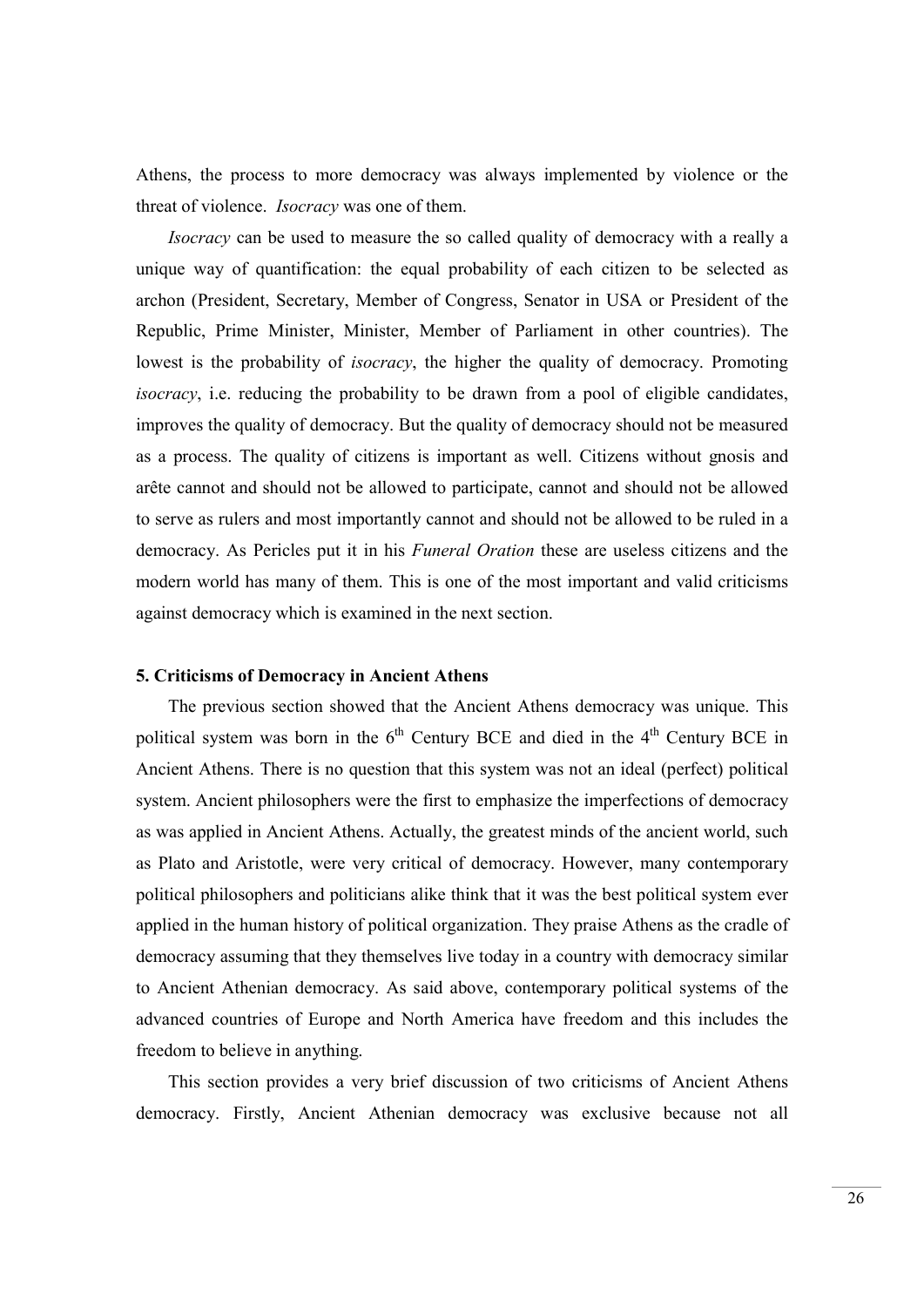inhabitants were included in the democratic process of participation and decision making. Women, slaves, and non-residents were excluded. Second, democracy in Ancient Athens was too inclusive. Citizens (masses of people) without gnosis and arête had the right to participate, decide and serve as archons. The latter criticism of democracy was and still is the most important weakness of democracy.

## Democracy in Ancient Athens was exclusive

-

Democracy exists when all eligible citizens participate in the decision making process and in ruling their politeia. But who is allowed to participate? This is an issue which was debated extensively in Ancient Athens' ecclesia of demos. In the mid-5<sup>th</sup> Century BCE and with Pericles concession the ecclesia of demos adopted a resolution which excluded all people who were born from a non-Athenian mother even though their father was an Athenian citizen. The irony of this resolution was that Pericles, decades later, could not register his own son as an Athenian citizen, also named after him Pericles, because his second wife, Aspasia, was not an Athenian. The resolution had to change again to allow such a registration. Thus, in the Athenian democracy exclusiveness was a fact and it was not only for women, *metoikoi* and *douloi* but even for free men.

Even though this is considered politically incorrect today, in Ancient Athens the only issue that was debated was whether *douloi* were slaves by nature<sup>1</sup>. It seems that the received view was that douloi were considered inferior human beings and this confusion is usually based on Aristotle's contradictory views on douloi. It goes beyond the scope of this paper to discuss this issue. Three points must be made though. Firstly, there was no a homogenous class of *douloi* in Ancient Athens and this might explain why there was not a single uprising of douloi in Ancient Athens. Some of them were medical professionals, members of police force, prison guards, estate managers, and workers in mines and agriculture. Some of them were educators, nannies and record keepers. There were also douloi belonging to the state and private *douloi*. Secondly, social mobility was allowed.

<sup>&</sup>lt;sup>1</sup>Who should participate in the political process is a big issue. In Sparta only those who could bear arms can participate. In some other cases citizens with children or property were allowed to participate. However, the most important criterion should be gnosis and arête.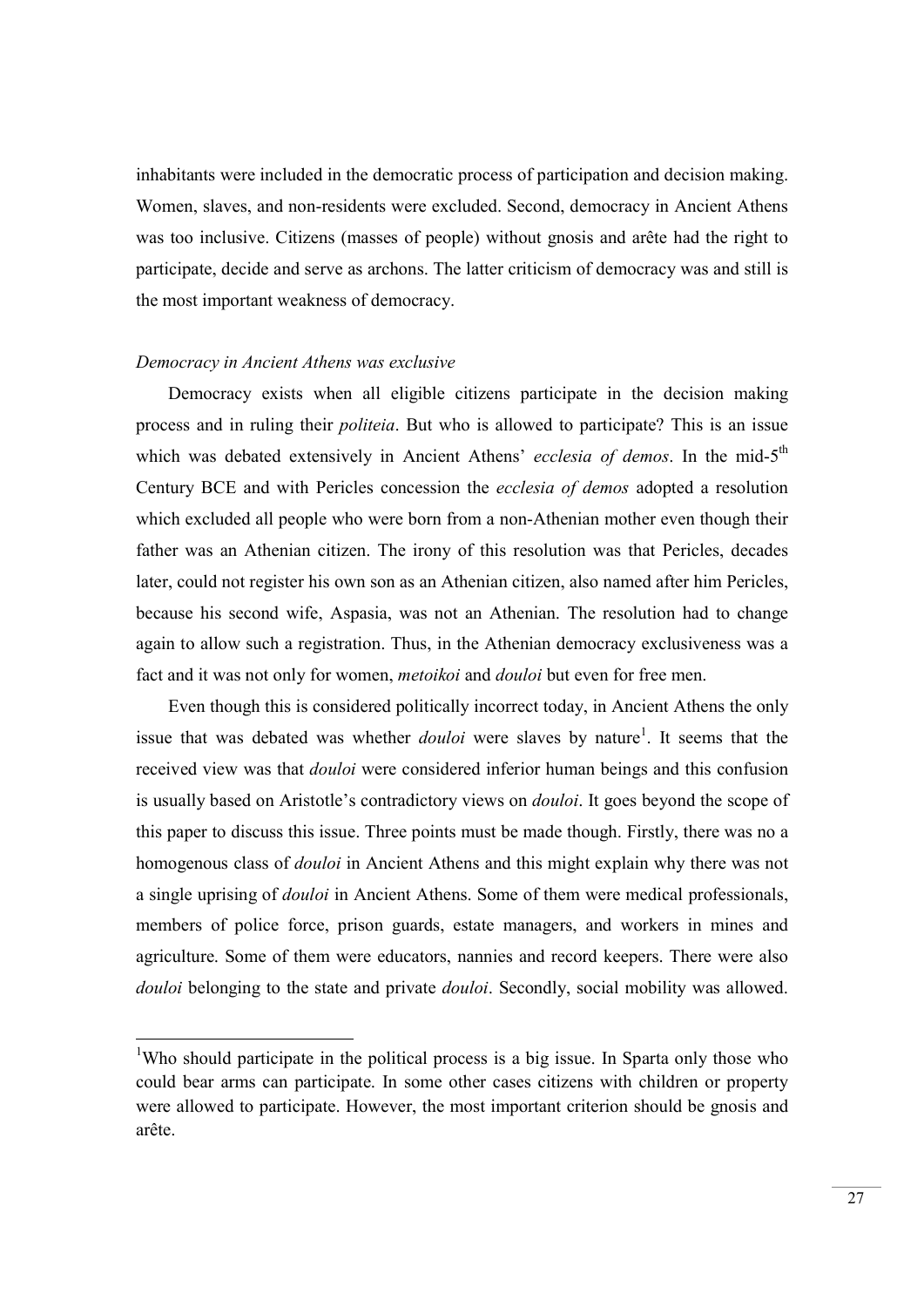Douloi could become free men by paying a certain amount of money or decided so by their masters. Some of such freed douloi became well known bankers in Ancient Athens. Thirdly, many philosophers debated the issue of douloi. A well known excerpt by Alcidamas, a 4<sup>th</sup> century philosopher in Ancient Athens, stated:

> "God made all free, nature made nobody a slave" "πάντας ἐλεύθερους ἀφῆκε θεός, οὐδένα δοῦλον ἡ φύσις πεποίηκε"

In sum, in Ancient Athens' democracy many men, women, metoikoi and douloi were excluded from participating in the decision making and in ruling the politeia. There were many reasons which are not further examined here<sup>1</sup>. However, it should be mentioned that when comparisons are made between the contemporary political systems and the Ancient Athens democracy they ignore the fact that today almost all citizens and noncitizens are excluded from participating in the decision making process and in ruling their politeia. There is no isocracy and isegoria today which excludes the greatest number  $(99.9%)$  of citizens and non-citizens alike<sup>2</sup>. Eligible citizens vote only for their "representatives" as previously explained and this is not a democracy but an oligarchic system similar to the system Ancient Sparta had.

## Democracy in Ancient Athens included masses without gnosis and arête

-

Even though exclusiveness is a thorny issue and is still debated today, i.e. whether migrants for example should have the right to vote, the current debate on democracy

<sup>&</sup>lt;sup>1</sup>One criterion was those who can bear weapons and fight for their Politeia. As Aristotle puts it in his Athenian Politeia "…ἀπεδέδοτο μὲν ἡ πολιτεία τοῖς ὅπλα παρεχομένοις".  $2$ In the last fifty years less than 10000 people in USA (presidents, congress-members, senators, secretaries and judges) have decided on all political issues. As a percentage of population, which should be more than 350 million today with legal and illegal migrants and refugees taken into consideration, this is almost zero. Thus, zero is USA's democracy score on *isocracy* and *isegoria*. Population statistics are not available for Ancient Athens but if it is assumed that the citizens who were eligible were definitely above 20000 and less than 30000 and all the population of Athens (children, women, metoikoi and douloi) could not be more than 500000, isegoria and isocracy was somewhere between 20/500 to 30/500. Very low but it is not zero.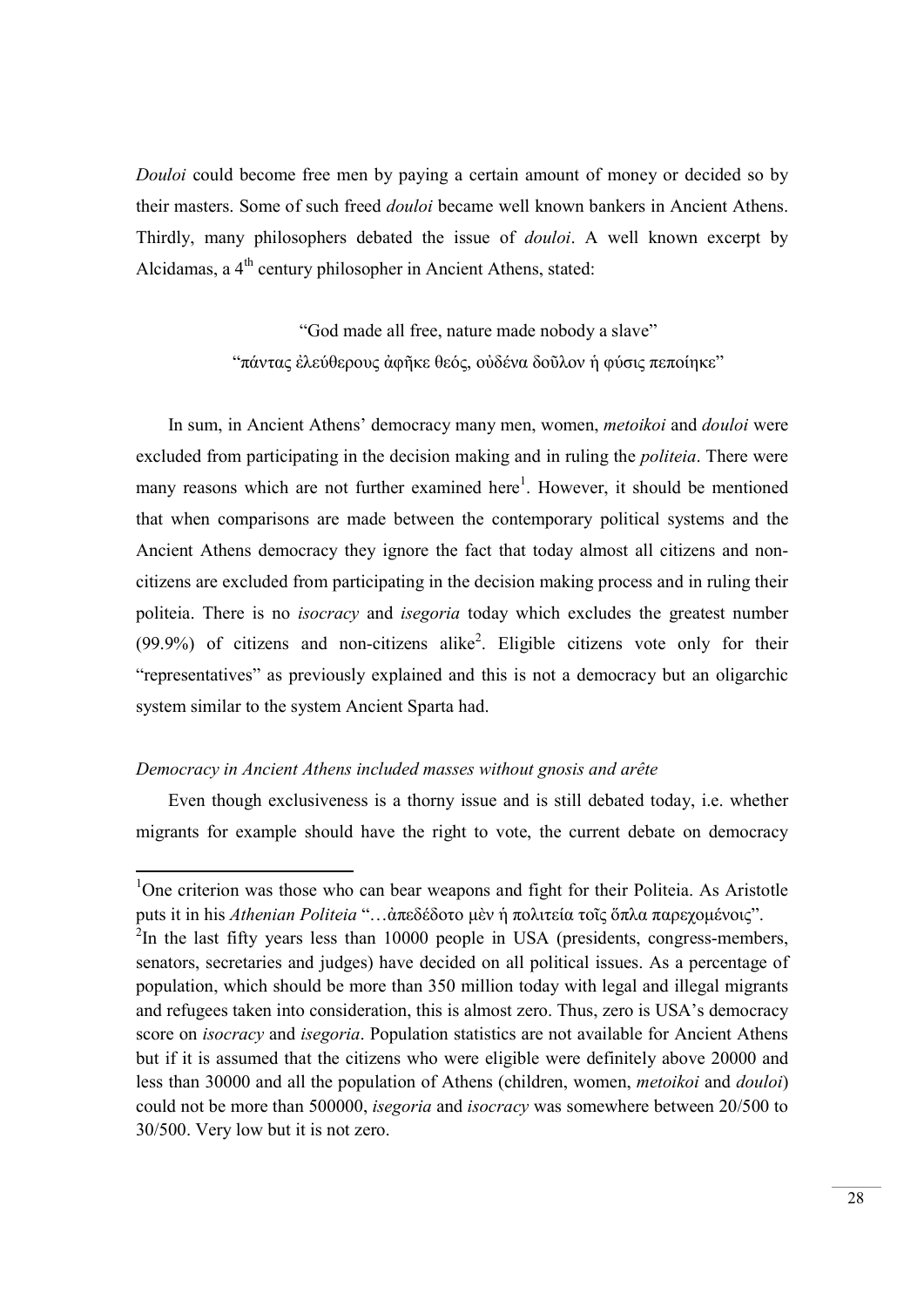completely ignores the substantial problem of inclusiveness. Should all eligible citizens have the right to vote? Should citizens who do not have the gnosis and arête be allowed to participate in the ecclesia of demos and serve as archons? This was Plato's dilemma. He believed that the best (aristae) of all citizens should rule the politeia, i.e. people with gnosis and arête.

In a democracy this is not possible unless the huge masses are taught gnosis and arête. Ignorant and vicious masses in Ancient Athens were the easy victims of malicious demagogues<sup>1</sup>. However, not all demagogues were evil and catastrophic for their citystate. Pericles was one of the biggest demagogues of ancient times. According to Pausanias, he was a formidable speaker (demagogue) and was able to lure huge masses of people<sup>2</sup>. Pausanias, in his book on Pericles, reports the following story. When the King of Sparta Archidamos asked Thucydides (not the historian but a leader of the Athenian aristocrats) who wrestles better, himself or Pericles, he responded that when he puts Pericles down in the *palaestra* (wrestling arena), he is able to persuade all the spectators that he won. Pericles was a demagogue but this did not prevent him from making Athens great and built such monuments as Parthenon and of course improving isegoria and isocracy, i.e. the quality of democracy. All these served his personal ambition of being

<sup>&</sup>lt;sup>1</sup>These demagogues did not have a fortunate life. As Aristotle stated it in his Athenian Politiea "... εἴωθεν γὰρ κἂν ἐξαπατηθῆ τὸ πλῆθος ὕστερον μισεῖν τούς τι προαγαγόντας ποιεῖν αὐτοὺς τῶν μὴ καλῶς ἐχόντων".

 $2$ It is not certain whether his reputable rhetorical skills would have been sufficient if he did not spend huge amounts of public money to subsidize the poor and creating jobs through the public works. Money did not come from taxes but from the other city-states who belonged to the Athenian League. Aristotle gave a complete account of the state nourished system that Pericles was able to build. In his Athenian Politeia he stated that "…κατέστησαν δὲ καὶ τοῖς πολλοῖς εὐπορίαν τροφῆς, ὥσπερ Ἀριστείδης εἰσηγήσατο. συνέβαινεν γὰρ ἀπὸ τῶν φόρων καὶ τῶν τελῶν καὶ τῶν συμμάχων πλείους ἢ δισμυρίους ἄνδρας τρέφεσθαι. δικασταὶ μὲν γὰρ ἦσαν ἑξακισχίλιοι, τοξόται δ´ ἑξακόσιοι καὶ χίλιοι, καὶ πρὸς τούτοις ἱππεῖς χίλιοι καὶ διακόσιοι, βουλὴ δὲ πεντακόσιοι, καὶ φρουροὶ νεωρίων πεντακόσιοι, καὶ πρὸς τούτοις ἐν τῇ πόλει φρουροὶ πεντήκοντα, ἀρχαὶ δ´ ἔνδημοι μὲν εἰς ἑπτακοσίους ἄνδρας, ὑπερόριοι δ´ εἰς ἑπτακοσίους• πρὸς δὲ τούτοις, ἐπεὶ συνεστήσαντο τὸν πόλεμον ὕστερον, ὁπλῖται μὲν δισχίλιοι καὶ πεντακόσιοι, νῆες δὲ φρουρίδες εἴκοσι, ἄλλαι δὲ νῆες αἱ τοὺς φόρους ἄγουσαι τοὺς ἀπὸ τοῦ κυάμου δισχιλίους ἄνδρας. ἔτι δὲ πρυτανεῖον καὶ ὀρφανοὶ καὶ δεσμωτῶν φύλακες• ἅπασι γὰρ τούτοις ἀπὸ τῶν κοινῶν ἡ διοίκησις ἦν".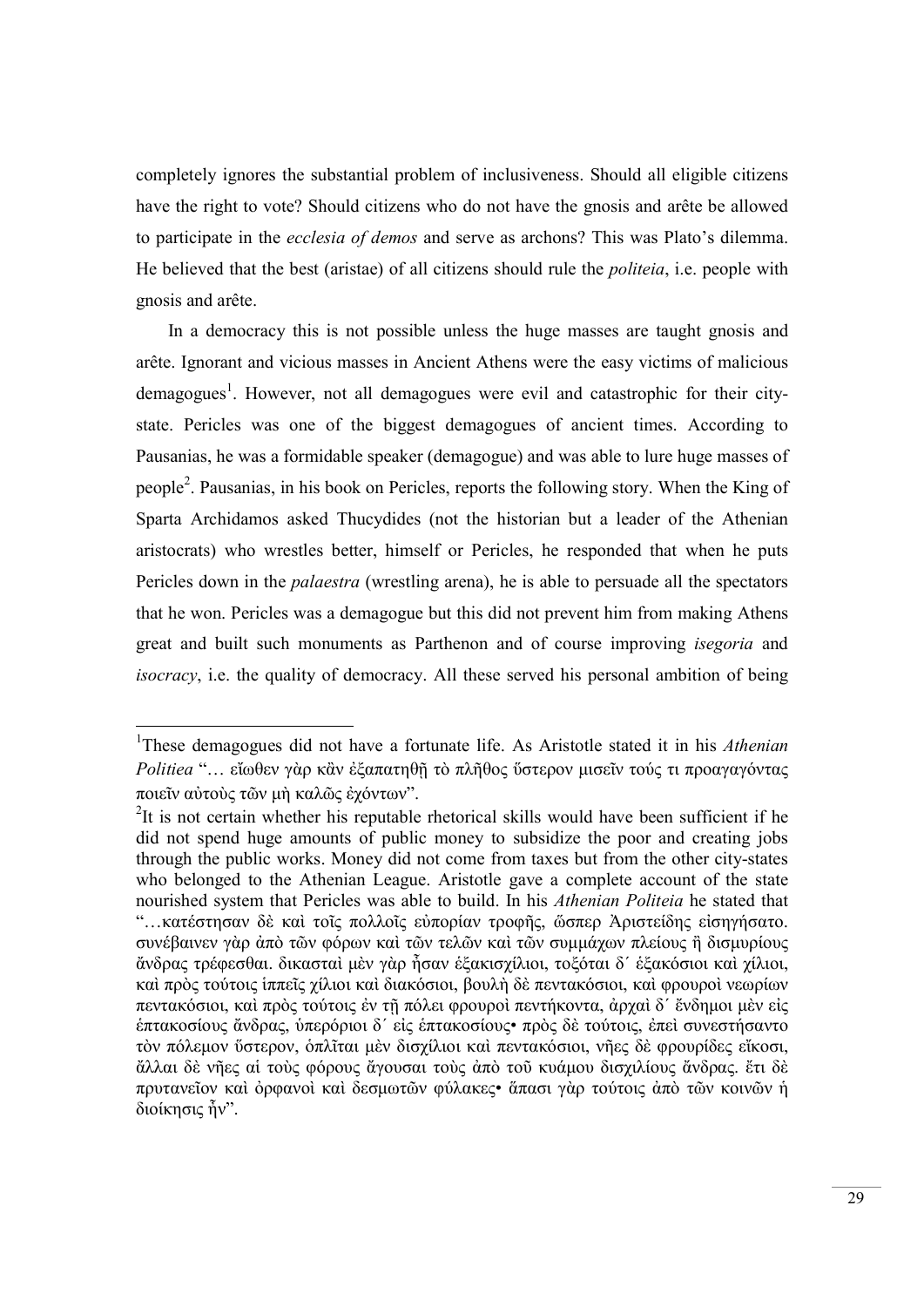the archon of Athens and his legacy as a great statement is still mentioned today. However, other demagogues, like Alcibiades and Cleon, led the Athenian democracy into disarray and eventually to its collapse.

It seems that demagogues must be men or women of gnosis and arête. Pericles had arête and gnosis. Alcibiades had only gnosis, most probably greater than Pericles because he had as a teacher the best of all, Socrates. He lacked arête though. After all, it seems that the Athenian court that condemned Socrates as corrupting the youth had in mind good cases to reach its verdict. Alcibiades was one of many. And this was not any court but the most important of all, the famous Heliaia, the supreme court of Athens of 6000 judges selected annually by a lot among the citizens of Athens over 30 years old. Two conclusions can be reached from the trial of Socrates. Firstly, teachers should be responsible for the arête of their students facing the death penalty. Secondly, teachers must respect the law. Socrates took full responsibility for the latter but did not admit the former even though it was true.

From the two criticisms of democracy, the inclusiveness is considered as more important for the contemporary societies. It seems that the difference in voting tendencies is not so much between women and men or migrants and non-migrants but between educated and non-educated citizens. Education is measured as years of formal education or degrees obtained. But in democracy (formal) education is not sufficient and not even necessary. After all countries with low scores on democracy, perform very well in the international education competitions of math, science and reading. They top in education and the flunk in democracy. What is required is encyclopedic knowledge (gnosis) for any specific issue to be decided. The masses of citizens without this gnosis should not be allowed to vote. Also, citizens who lack arête should not be allowed to vote either and this irrespectively of their gnosis. In brief only citizens with pedagogy should be allowed to vote.

Plato was very critical on this issue. Only people with gnosis and arête should be eligible to take part in the decision making process and be selected to rule the *politeia*. Gnosis and arête requires pedagogy, i.e. knowledgeable people with virtue. This was not possible in Ancient Athens. The masses of people with no gnosis and arête participated in the *ecclesia of demos*. They ruled and were ruled at the same time when they should have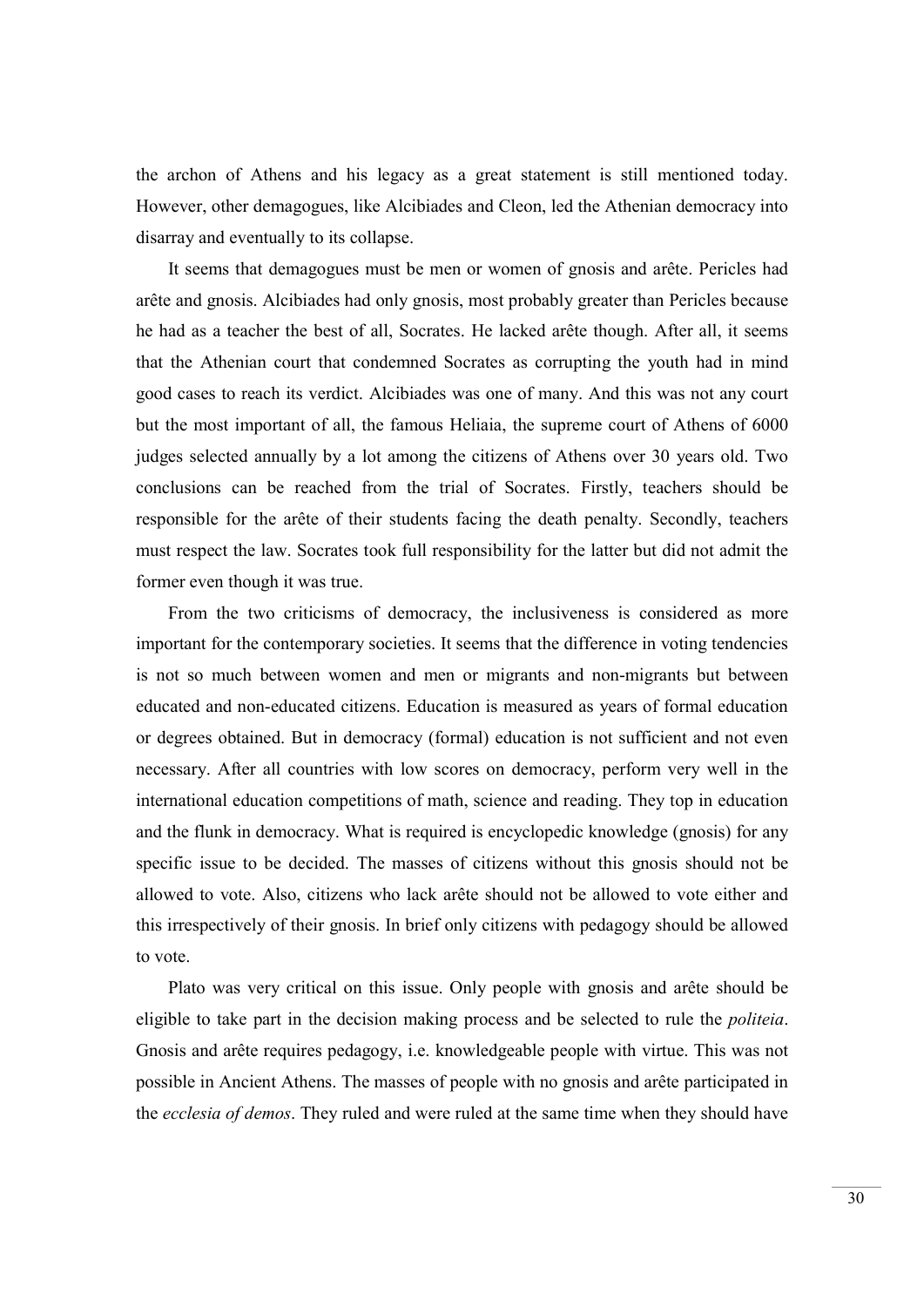been excluded from both. Ancient Athens could not solve this problem of democracy. Is it possible to address this thorny issue today? Fortunately, contemporary Promethean "thieves" have furnished modern societies with the technology to screen citizens with and without pedagogy. This requires a re-engineering of democracy which is examined in the next section of this paper.

## 6. Re-engineering Democracy: Prometheus and Atlas are needed

Democracy is not the best political system. Those, who support the claim that is the best system ever applied, have a misconception of what democracy is. They think that the political system which exists in many countries of the so called western world is a democracy. It is not. It does not satisfy at all the two most important criteria of democracy: isegoria and isocracy. One of the difficulties in meeting these criteria is the tremendous economic and transaction costs of applying the Athenian democracy today. Today's ecclesia of demos would require the congregation of millions of citizens and in countries like USA hundreds of millions of citizens, not to mention China and India. No space can seat so many people. In addition, these citizens should be allowed to speak. No time could accommodate so many speakers. Time and space requirements make the application of isegoria impossible.

Fortunately and thanks to modern day Prometheus, information technology of the internet and social media provides a grand opportunity to re-engineer democracy in order to satisfy the criteria of isegoria and isocracy. Both will be discussed in turn but it should be kept in mind that what is important is not the technological aspect of the solution offered here but whether there is a political will to change the system of non-democracy that prevails today to a democracy that exists nowhere. Prometheus has done his job, what is needed is an Atlas to wake up and raise democracy to his shoulder and hold her there stable and forever.

Today's technology not only permits the efficient (without economic cost) and the effective (get even better results) satisfaction of isegoria and isocracy but also makes possible the satisfaction of the most important criticism against democracy mentioned in the pseudo-Xenophon, i.e. masses without gnosis and arête decide and rule. The contemporary Prometheus has "stolen" the secrets from the gods of Hermes and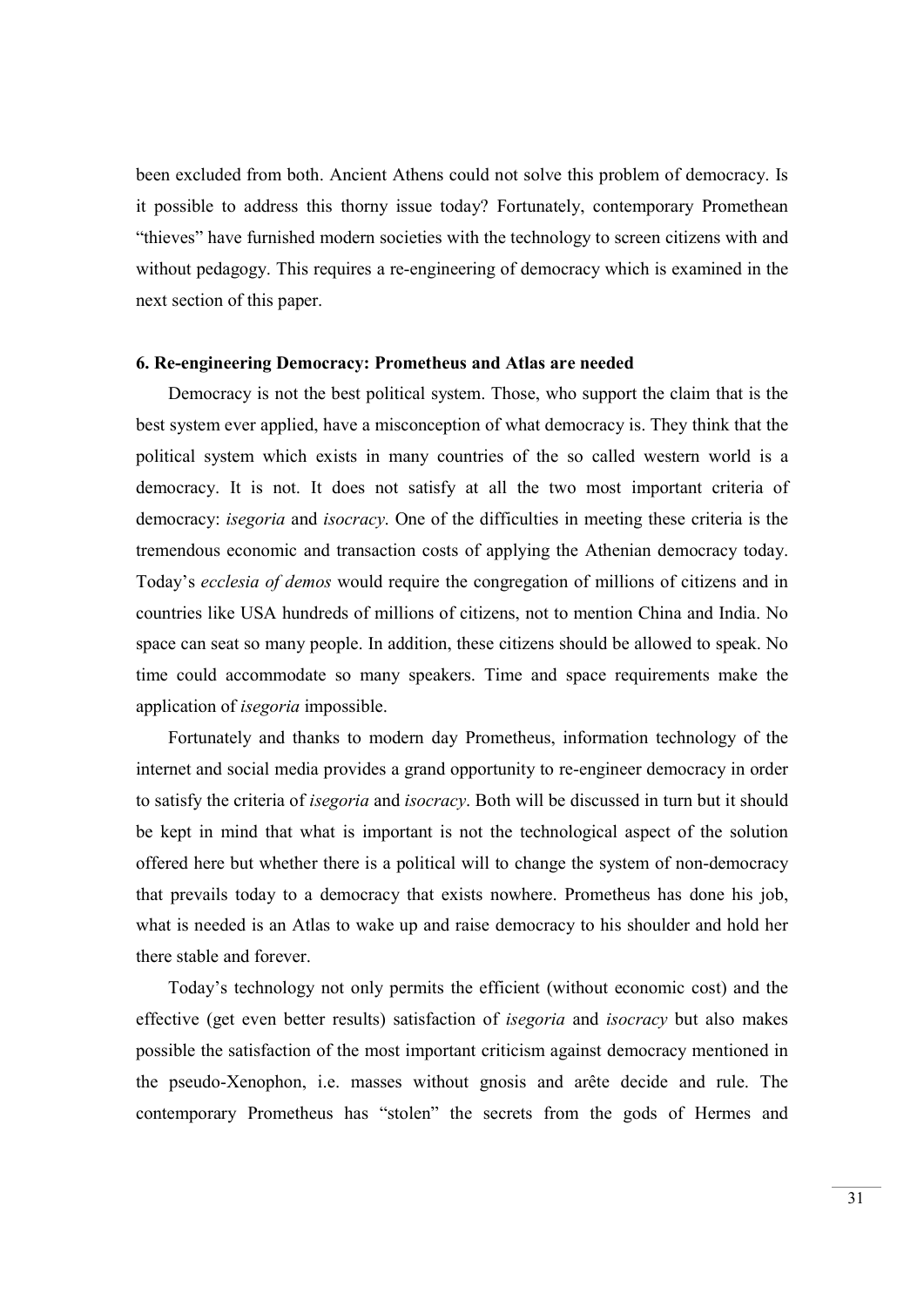Hephaestus and the humanity is now in a position to test the rulers and those to be ruled at a very low cost and with full transparency. At last, Plato's concern can be taken care of. What was not possible for centuries now, it becomes technologically feasible in the  $21<sup>st</sup>$  century.

The previous sections can be considered as the first step in the reengineering process of democracy suggested here. The first step was to identify what democracy is and what are the necessary steps to achieve it. The criteria can be applied in a system of processes which are made feasible by modern technology. It requires gnosis and a drastic change in the political system which will reduce the costs of isegoria and isocracy, improve the citizens role in serving their politeia and speed up the decision making process.

As previously defined, democracy can work only if citizens express their opinion (*isegoria*) for all issues before a deciding body such as the *ecclesia of demos*. Otherwise freedom of speech has no meaning. Thus, the first requirement of physical presence in the ecclesia of demos is now possible because modern technology can guarantee the "virtual" presence of all citizens who are eligible to vote. For example, Skype can bring millions of people together.

The second requirement of gnosis is more difficult to achieve. How can one express an opinion without knowledge? And most importantly how can a democratic society be protected by citizens who vote (express opinions) without knowledge? Opinions without knowledge lead to undesirable social results as these are demonstrated by many demagogues who were able to be elected and then created mass destruction not only for their own country but for the whole world. And this does not only refer to the obvious examples of Nazis and Fascists in Germany and Italy respectively. What would have happened to Hiroshima and Nagasaki, if the decision to destroy them were taken by a people's general assembly? It is quite possible that the result would have been another Milos as was the case in Ancient Athens during the Peloponnesian War in 416 BCE but at least the citizens of these two unfortunate cities would have been warned. In Milos, they were.

Most people who vote without knowledge become an easy victim of demagogues and populists. How can societies be protected by such ignorant people or to use Pericles characterization "useless citizens"? Today's technology provides a global opportunity to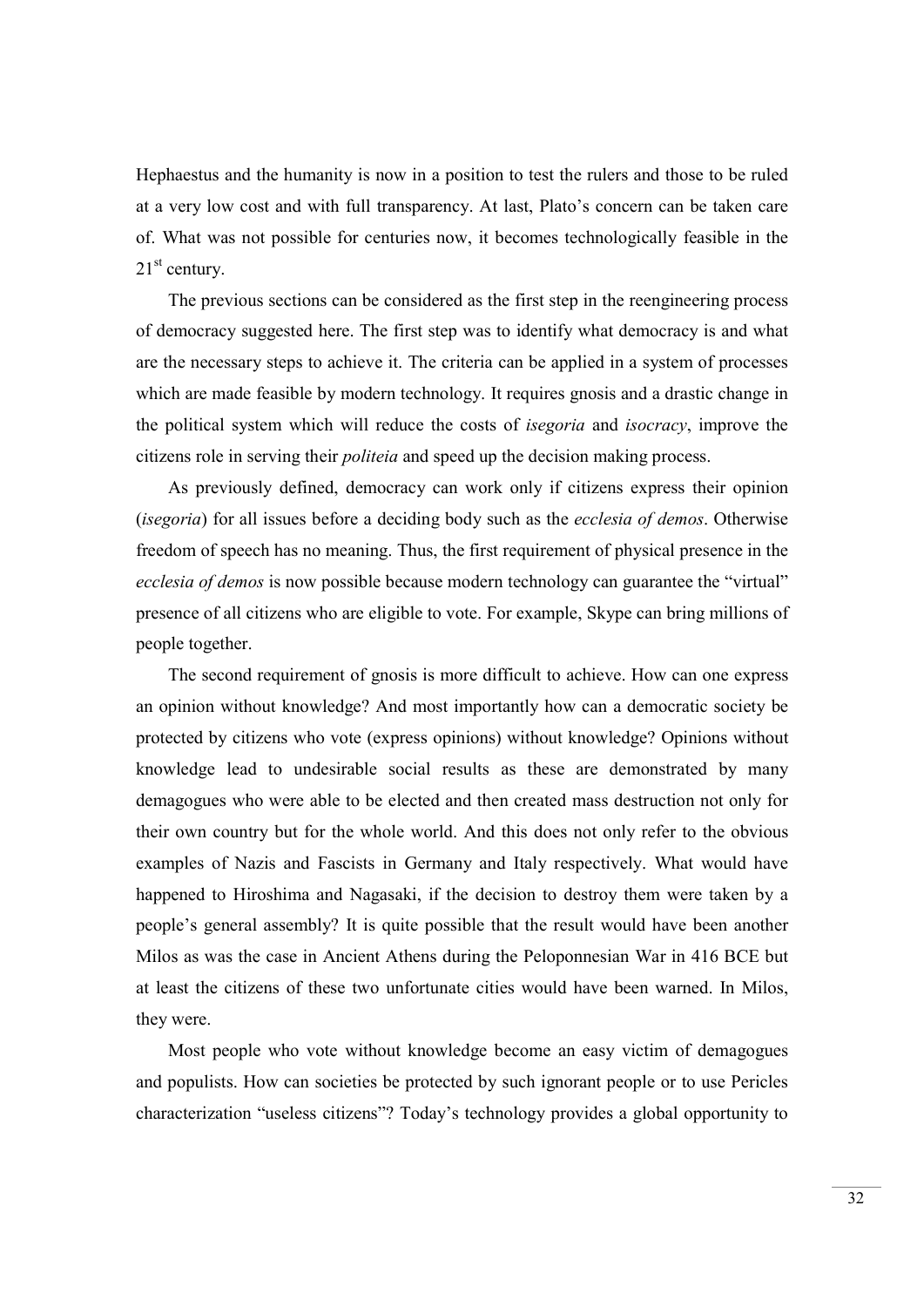test peoples' gnosis before they allowed to vote. This will protect democracy from ignorance and therefore from the demagogues because only citizens with gnosis would be allowed to express their opinion by voting. Still this is not enough but it is much better than what is done today. The best would have been if in addition to gnosis people were tested in terms of their arête. This is easily done when people have committed serious crimes but arête (virtue) could be applied to any unlawful and unethical behavior. Not all unethical behaviors are illegal. For example, should people, who violate the road user behavior code, be allowed to vote? It is well known (gnosis) that "drink and drive" kill people. All people know it or they should know it in a society with gnosis. If they do it, they lack arête and therefore should not be allowed to vote. Similarly, should people who smoke in front of others be allowed to vote? Smoking is not illegal. But does it characterize citizens with arête? People with arête should be examples to be followed.

Contrary to what happened in Ancient Athens, in the modern world gnosis can be easily acquired. There is an unprecedented amount of free time. Thus, there is no excuse of not being a well informed citizen. It is time to protect democracy by not allowing citizens to vote without knowledge (gnosis) on any specific issue. Today's technology permits the examination of this knowledge before one gets the right to vote. Every citizen should vote for every issue after taken an exam to verify his/her knowledge. This can take place in the voting booth before casting the ballot using the opportunities provided by modern technology. An exam can be set up in a series of multiply choice questions to be answered in 15-20 minutes in the voting booth. Many examples of such exams exist, e.g. exams to obtain a driver's license. There is no doubt that better processes can be designed but the idea is to assure that all voters "hear" and therefore have a gnosis of all the different opinions before they vote.

A note should be made on the exclusiveness. This issue does not apply in the new reengineered democracy. Age, citizen status, sex, etc cannot exclude people from voting. For example, whoever passes the test of gnosis and arête is eligible to vote. To make it simple, a requirement can be imposed that the eligible citizens paid a utility bill in his/her name in the last 12 months which is equivalent of paying taxes such as VAT or sales tax. Paying taxes make them eligible to vote. The utility bill is used by many private and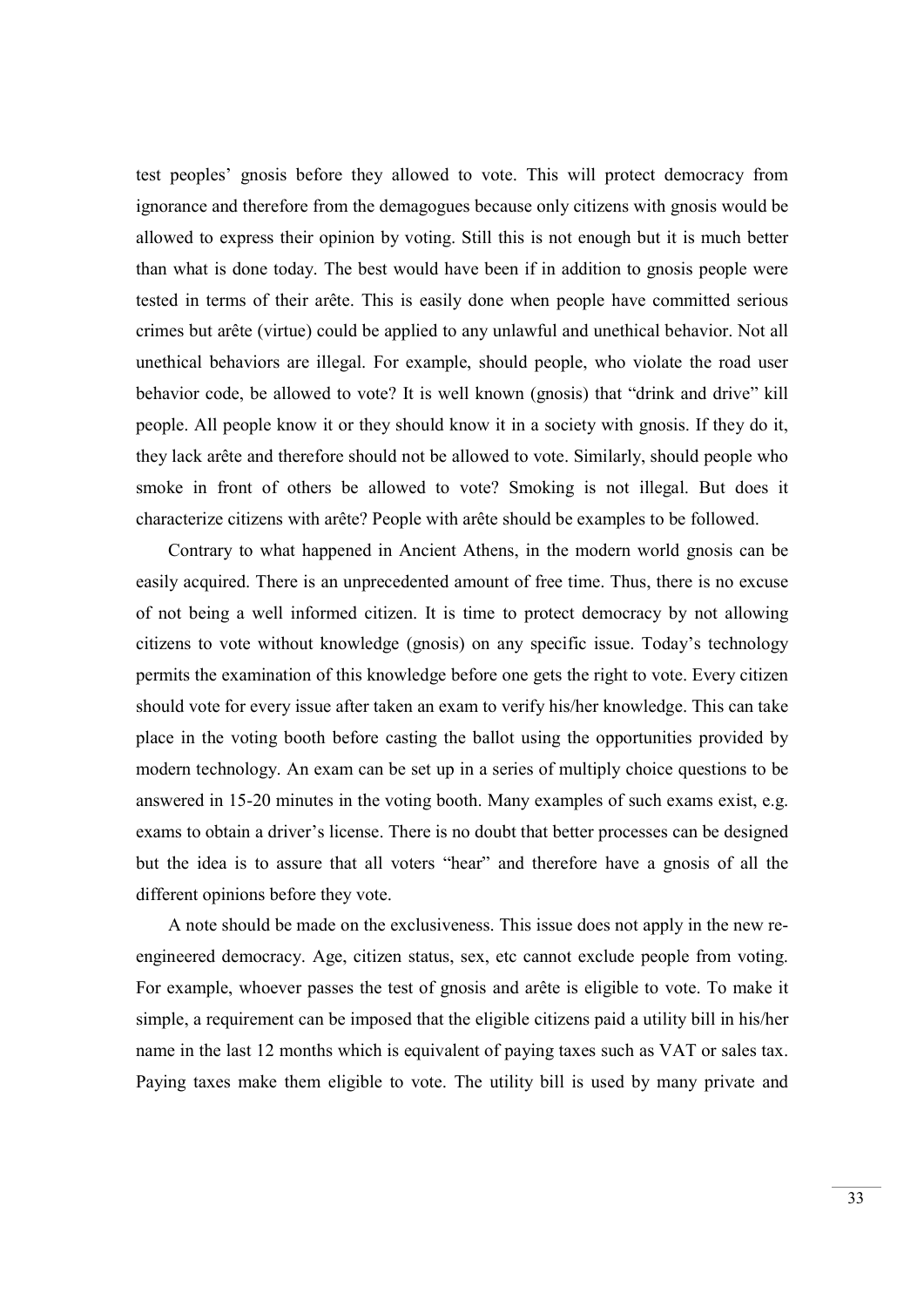public authorities as a legal document such as opening a banking account, registering the kids to elementary schools, etc. Why not determine the eligibility to vote?

As said above, the two characteristics which determine the extent of democratic deficit is *isegoria* and *isocracy*. Modern technology can take care of both of them. First, isegoria can become possible through the modern technology of the social media. Any individual can express his/her opinion for any issue, e.g. build a wall in the USA-Mexican border. Every voter must know the pros and cons of the issue as expressed by other people before they are allowed to vote. In such a process, the principle of isegoria is respected. If people are tested for the knowledge before they vote, then even if the system is that of representative democracy, the representatives would have a pecuniary incentive to promote gnosis and arête because their constituency would fail in the exams and their vote would not count. Schools to educate the electorate will be developed but there is a risk of negative externality, i.e. once ignorant voters learn, then they may not vote for their own initial representative any more. Many representatives today thrive on voters' ignorance.

The second criterion of *isocracy* is more difficult. In a democratic society there are many willing people (actually too many) who want and could serve the public. All these people must have gnosis and arête which should be superior to the gnosis and arête of voters. Thus, all people who want to serve the public must write tougher exams on all the issues concerned. If they pass these exams, they enter the pool of candidates. People can vote whether they accept them or not as candidates. As was the case in Ancient Athens with Heliaia ( $H\lambda \alpha \alpha$ ), a pool can be created and then members to serve can be chosen annually by lottery without the right to be re-selected. In the USA, the list of candidates to serve as a President will include millions of qualified citizens. Actually, this process can reveal and the quality of democracy. The lower the probability to be selected as archon (president) from a random sample of qualified citizens, the higher the quality of democracy. This way *isocracy* is served. There is no doubt that the USA university system could come up with excellent entrance exams to the pool of candidates to serve their country<sup>1</sup>. Some tests like the SAT, ACT, GRE, and GMAT will serve the purpose as

<sup>&</sup>lt;sup>1</sup>These exams can start with very simple questions of basic political geography, history, arts, and humanities at the elementary or high school level. A future president of the USA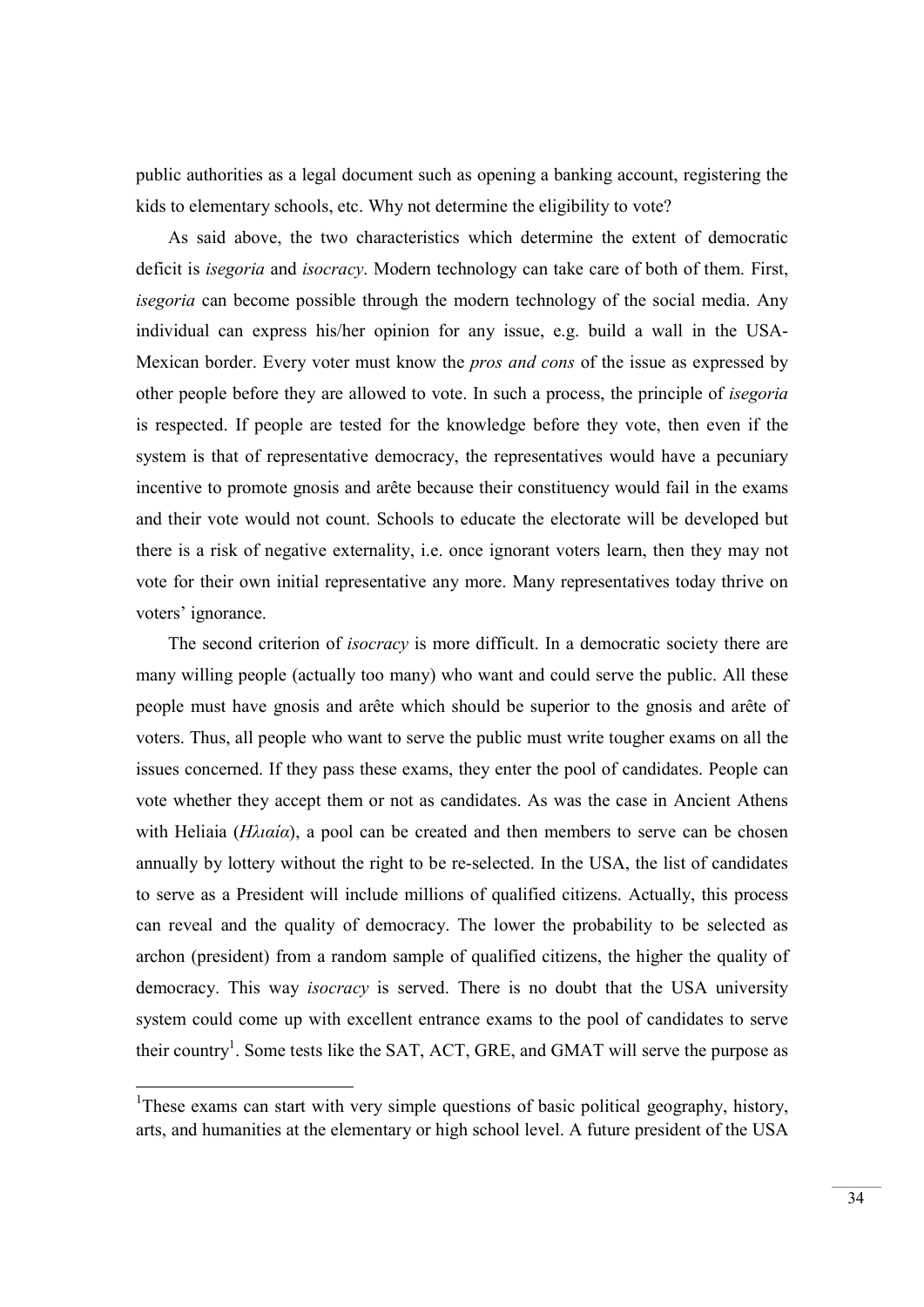far as the gnosis is concerned. As for the arête, a record of any violation of law will do it as well.

The new technology of internet makes possible *isegoria* and *isocracy* with small economic and transaction cost. However, the political obstacles are insurmountable. To demonstrate how difficult this is, the example of U.K. can be used. Nobody would ever argue that democracy is compatible with a monarchy. Thus, U.K.'s system is not a democracy even though freedom exists. It is quite possible that this is a better system but is not a democracy. If people want to change the system from a monarchy (nondemocracy) to a democracy, then every eligible U.K. citizen with gnosis and arête must have the same probability to serve as an archon (king or a queen) who will substitute the abolished monarch. Not only that, the "monarch" will change every year, drawn from a pool of U.K. citizens who will satisfy Pericles dictum "… κατὰ δὲ τὴν ἀξίωσιν, ὡς ἕκαστος ἔν τῳ εὐδοκιμεῖ". This was the case in Sparta which, by the way, had two appointed kings and not only one like in the U.K. today.

There is no question that millions of USA citizens would qualify to be in the pool to be drawn to serve as members of congress or senate. And this is real a USA charisma. If the term in office was short (about 1-2 years) and the selected officers could not be redrawn, then the criterion of *isocracy* would have been fully satisfied. And unlike isegoria, this criterion presents no technological (logistical) challenges. On the contrary, it has some great advantages because there will be no incentive for any candidate to spend money to influence the press, bribe and be bribed, blackmail and be blackmailed by various lobby groups because the probability to be selected will be so small that the expected net present value of any political campaign will be zero. This process can be easily applied to other countries to select their archons and members of parliament. All is needed are Atlases to hold the world stable during this transition period because the reactions will be very strong. There are many "representatives" who will never give up their democratic right to serve their citizens. Their dedication is so strong that they are willing to sacrifice their lives for such superior cause. Arête at its best!

should know basic geography and history. And all of them must write tough exams on Thucydides Peloponnesian War.